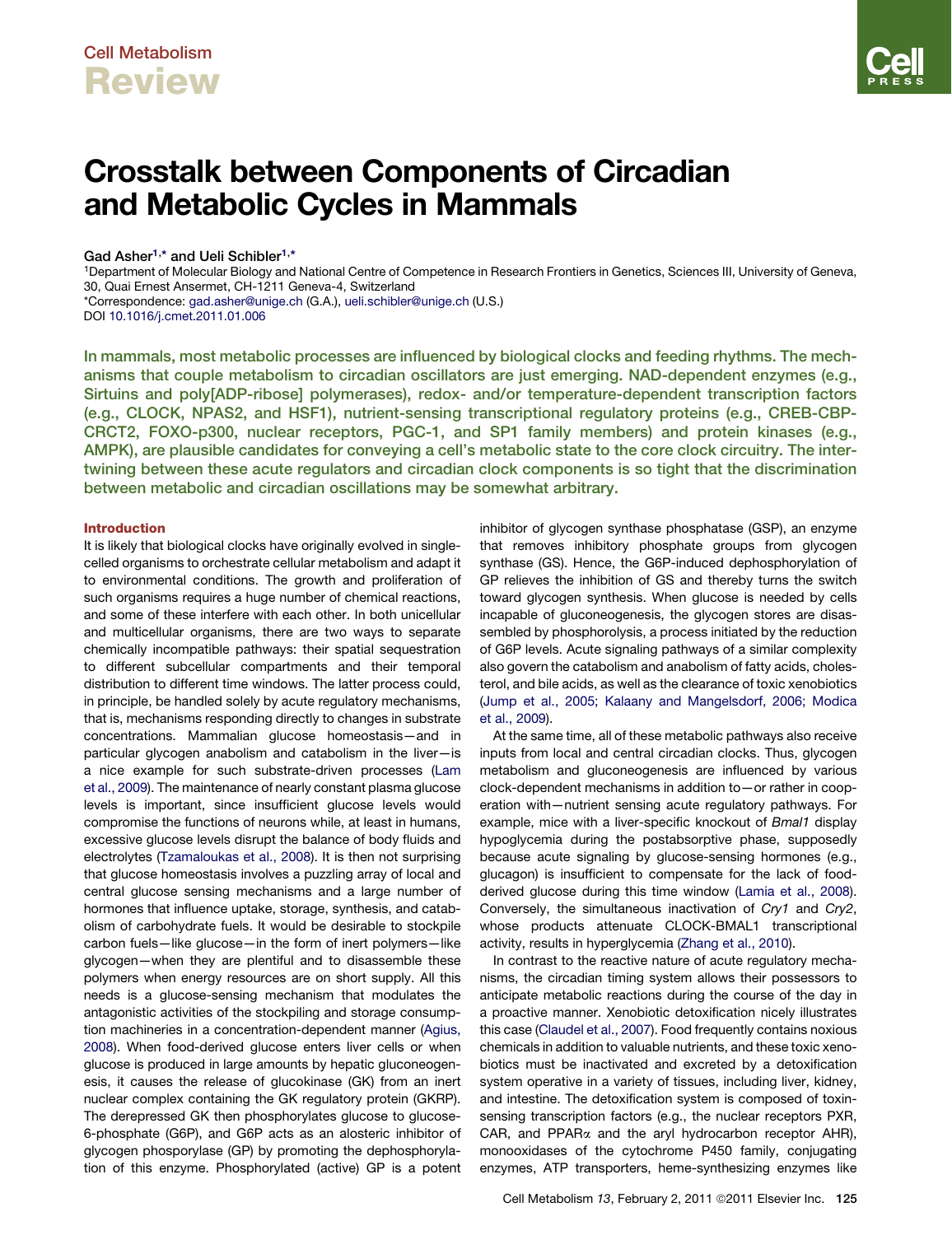<span id="page-1-0"></span>aminolevulinic acid synthase 1 (heme is the prosthetic group of cytochrome P450 enzymes), and cytochrome P450 oxidoreductase (required for the regeneration of cytochrome P450 enzymes) ([Claudel et al., 2007](#page-10-0)). The expression of many of these regulators and enzymes oscillates in a circadian manner, and, as a consequence, the tolerability toward numerous noxious constituents varies dramatically during the day ([Gachon et al.,](#page-10-0) [2006](#page-10-0)). Hence, although the detoxification system is induced by toxic chemicals and thus contains an acute regulatory component, the circadian time keeping system greatly enhances its efficacy ([Claudel et al., 2007\)](#page-10-0).

Several excellent and comprehensive reviews have recently been published on the circadian orchestration of metabolism and the possible consequences of its disruption for health and disease [\(Green et al., 2008; Maury et al., 2010; Reddy and](#page-10-0) [O'Neill, 2010; Takahashi et al., 2008\)](#page-10-0). In this article, we will discuss recently emerging evidence suggesting that the temporal coordination of metabolism is accomplished by a tight crosstalk between components of acute signaling pathways and the core clock circuitry.

### Cellular and Molecular Architecture of the Circadian Timing System

In mammals, the circadian timing system has a hierarchical architecture, composed of a central clock in the brain and subsidiary oscillators in virtually all cells of the body ([Dibner](#page-10-0) [et al., 2010\)](#page-10-0). The brain's master pacemaker resides in the suprachiasmatic nuclei (SCN) and is synchronized to daily light-dark cycles by direct photic inputs received from the retina through the retinohypothalamic tract. The SCN then sets the phase of cell-autonomous, self-sustained cellular oscillators in peripheral tissues through a variety of signaling pathways, some of which will be discussed below.

Circadian oscillators have virtually the same molecular makeup in SCN neurons and peripheral cell types. However, while they are coupled in the SCN via synaptic and paracrine signals ([Liu et al., 2007a; Maywood et al., 2007; Welsh et al.,](#page-10-0) [2010](#page-10-0)), they do not appear to communicate with each other in peripheral tissues or cells grown in tissue culture. Therefore, as a result of intercellular differences in period length, phase coherence between cells is gradually lost in tissues of SCN-lesioned animals [\(Guo et al., 2006](#page-10-0)), tissue explants [\(Yamazaki et al.,](#page-12-0) [2000; Yoo et al., 2004\)](#page-12-0), and transiently synchronized cultured fibroblasts [\(Balsalobre et al., 1998; Nagoshi et al., 2004\)](#page-9-0). The coupling of molecular oscillators in SCN neurons also renders them more resilient to genetic perturbations. For example, while in vitro-cultured dissociated SCN neurons and fibroblasts require the clock gene isoforms *Cryptochrome 1* (*Cry1*) and *Period 1* (*Per1*) to keep their clocks ticking, cellular SCN oscillators in organotypic brain slices from *Cry1* or *Per1* knockout mice are perfectly functional ([Liu et al., 2007a\)](#page-10-0).

The major purpose of the circadian clockwork circuitry is to produce rhythms in behavior and physiology. With regard to circadian metabolism, this can be accomplished by the rhythmic expression of output genes encoding regulators and enzymes of various metabolic pathways. A single circadian transcription factor with an inflexible activity phase would hardly fit the organism's needs, since different clock output pathways must have different phases. This is particularly important for clock-

# Cell Metabolism **Review**



#### Figure 1. The Generation of Different Phases by the Molecular **Oscillator**

The molecular oscillator in peripheral organs consists of two interlocked feedback loops. The major and essential loop involves the transcriptional activation of period (*Per1*, *Per2*) and cryptochrome (*Cry1*, *Cry2*) genes by the PAS domain helix-loop-helix transcription factors CLOCK and BMAL1, and the autorepression of *Per* and *Cry* genes by their own protein products (see text). An accessory feedback loop is established through negatively and positively acting nuclear orphan receptors: the activators ROR $\alpha$  and ROR $\gamma$ compete with the repressors REV-ERB $\alpha$  and REV-ERB $\beta$  for the occupancy of RORE elements within promoter and enhancer regions of *Bmal1* and possibly *Clock*. The circadian transcription of REV-ERBa (and probably REV-ERB $\beta$ ) is governed by the major PER/CRY feedback loop, and the activity of RORE-driven transcription is thus nearly antiphasic to of E box-driven genes. Further phases are generated through additional clock-controlled transcription factors such as PAR bZip proteins and KLF10, whose expression is E box dependent, and E4BP4, whose expression is RORE dependent, (output regulators). The major and accessory feedback loops can therefore regulate widely different phases of genes encoding metabolic enzymes and modulators (output genes) involved in rhythmic metabolism. For the sake of simplicity, the cartoon does not include a large number of posttranscriptional regulatory events that contribute to circadian oscillator function and output.

controlled mechanisms designed to sequester chemically incompatible pathways to different time windows. The currently held model for the molecular clockwork circuitry ([Dibner et al.,](#page-10-0) [2010\)](#page-10-0), although still sketchy, offers plausible mechanisms for how vastly different phases in output gene regulation can be accomplished (Figure 1). The two period genes *Per1* and *Per2* and the two cryptochrome genes *Cry1* and *Cry2* lie at the heart of the circadian oscillator. The transcription of these genes is under the positive control of the PAS domain helix-loop-helix proteins CLOCK and BMAL1 and under the negative control of their own products, the PER and CRY proteins. CLOCK-BMAL1 heterodimers bind to E or G boxes within *cis*-acting promoter and enhancer regions of *Per1*/*2* and *Cry1*/*2* genes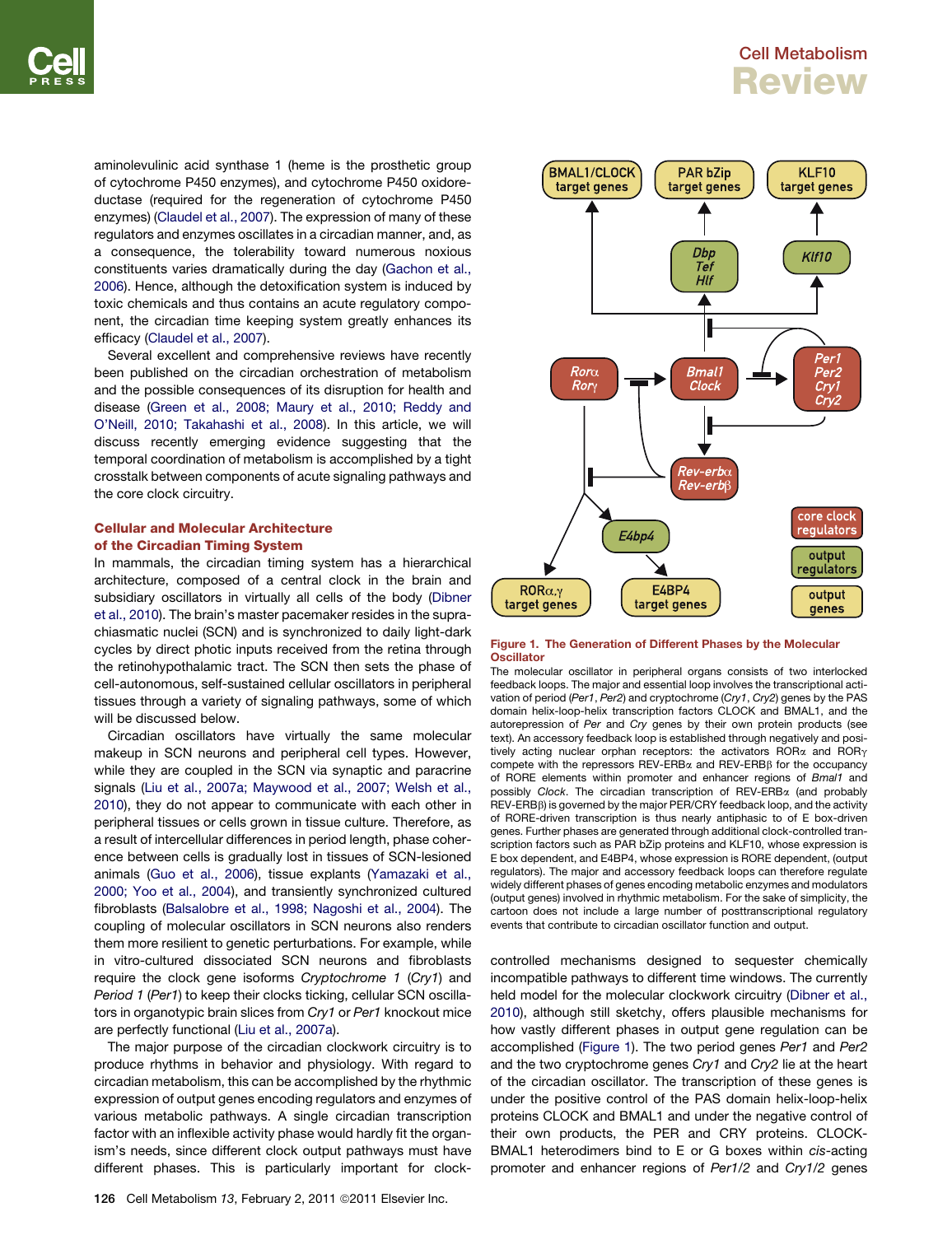and thereby stimulate the transcription of these genes. As a consequence, PER and CRY proteins accumulate and form heterotypic complexes with additional polypeptides, including the casein kinase 1 isoforms  $CK1\delta$  and  $CK1\epsilon$  ([Lee et al., 2009\)](#page-10-0), the putative splicing factor NONO, and the WD repeat protein 5 (WDR5) [\(Brown et al., 2005](#page-9-0)). These multisubunit complexes associate with CLOCK-BMAL1 heterodimers in the nucleus and annul their transcription activation potential. Chromatin immunoprecipitation studies and in vitro binding assays demonstrate that the DNA-binding activity of CLOCK and BMAL1 fluctuates with a robust daily amplitude, suggesting that the negatively acting PER-CRY complexes drive cyclic CLOCK-BMAL1 activity by attenuating the affinity of these transcription factors for DNA. The autorepression of *Per1*/*2* and *Cry1*/*2* genes by PER and CRY leads to the decrease of these proteins, and once their activity falls below a critical threshold level, a new cycle of *Per1*/*2* and *Cry1*/*2* transcription can ensue. The cyclic transactivation activity of the CLOCK-BMAL1 heterodimer also governs the robustly circadian expression of *Rev-erb*a and  $Rev-erb\beta$ , encoding the heme-binding nuclear orphan receptors REV-ERBα (Nr1d1) and REV-ERBβ (Nr1d2). The repressors REV-ERBa and REV-ERBb bind to RORE elements within the *Bmal1* promoter and thereby inhibit the circadian transcription of *Bmal1* and, to a lesser extent, of *Clock*. RORE elements are also bound by the three members of the RAR-related orphan receptors ROR $\alpha$ , ROR $\beta$ , and ROR $\gamma$ , which in contrast to REV- $ERB\alpha$  and REV-ERB $\beta$  act as transcriptional activators. While  $ROR\alpha$  and  $ROR\gamma$  accumulate in most cell types, the expression of RORb is neuron specific. Circadian *Bmal1* transcription is thus accomplished by the competition of ROR activators and REV-ERB repressors. Given that  $Rev-erb\alpha$  and  $Rev-erb\beta$  are target genes of BMAL1-CLOCK heterodimers, REV-ERB repressors and ROR activators couple the REV-ERB feedback loop driving cyclic *Bmal1* transcription directly to the central PER-CRY feedback loop. Although the REV-ERB feedback loop renders the circadian oscillator more stable, it is dispensable for circadian rhythm generation [\(Preitner et al., 2002](#page-11-0)). This suggests that circadian *Bmal1* mRNA accumulation is not a sine qua non for keeping the PER-CRY feedback loop—and hence circadian rhythm generation—operative. Rather, the major purpose of the accessory REV-ERB/ROR feedback loop may be the generation of a phase for output gene expression that is almost antiphasic to that governed by the canonical PER-CRY/CLOCK-BMAL1 feedback loop. Hence, the clockwork circuitry can directly regulate the expression of clock-controlled genes at two widely different phases ([Ukai and Ueda, 2010\)](#page-11-0). For example, in mice, the expression of E box- and RORE-driven genes reaches acrophases during the late afternoon and late night, respectively ([Preitner et al., 2002; Ueda et al., 2002](#page-11-0)). Each of the two coupled feedback loops also regulates the expression of genes encoding circadian output transcription factors. For example, the cyclic transcription of the PAR bZip protein genes *Dbp*, *Hlf*, and *Tef* is accomplished through the interaction of CLOCK-BMAL1 with E boxes ([Ripperger and Schibler, 2006\)](#page-11-0) ,while that of the *Nfil3*/*E4bp4* gene involves the interplay of REV-ERBs with RORs on ROREs ([Le Martelot et al., 2009\)](#page-10-0). Since the accumulation of PAR bZip and *E4bp4* messenger RNAs (mRNAs) and proteins requires some time, the phases of these circadian output regulators are delayed by a few hours with regard to the phases of the core clock regulators that drive their rhythmic transcription [\(Ukai-Tadenuma et al., 2008\)](#page-11-0).

In addition to the transcriptional mechanisms described above, many posttranscriptional events—and in particular posttranslational protein modifications and protein-protein interactions—contribute to the molecular rhythm generation. Indeed, it cannot yet be firmly excluded that posttranscriptional regulatory mechanisms are actually the primarily driving force in circadian rhythm generation, similar to what has been described for the KaiABC phosphorylation clock in cyanobacteria [\(Naka](#page-11-0)[jima et al., 2005](#page-11-0)). In the mammalian system, all known core clock components can be phosphorylated in a daytime-dependent fashion [\(Vanselow and Kramer, 2007\)](#page-11-0). Moreover, some clock proteins can be acetylated (BMAL1, PER2) [\(Asher et al., 2008;](#page-9-0) [Hirayama et al., 2007](#page-9-0)), sumoylated (BMAL1) [\(Cardone et al.,](#page-9-0) [2005; Lee et al., 2008](#page-9-0)), ubiquitinated (probably most clock proteins) ([Mehra et al., 2009\)](#page-11-0), and poly(ADP-ribosylated) [\(Asher](#page-9-0) [et al., 2010](#page-9-0)). Several excellent review articles on posttranslational clock protein modifications have recently been published [\(Gallego and Virshup, 2007; Mehra et al., 2009\)](#page-10-0), and in this article we will only refer to protein modifications possibly related to the interaction between metabolic and circadian cycles.

### Systemic versus Local Circadian Regulation

The first indications pointing toward a tight connection between metabolism and circadian clocks came from genome-wide transcriptome profiling studies ([Akhtar et al., 2002; Duffield et al.,](#page-9-0) [2002; Hughes et al., 2009; Kornmann et al., 2007; Panda et al.,](#page-9-0) [2002; Storch et al., 2002\)](#page-9-0). For example, depending on the stringency of the algorithms and the sampling frequency used, between 2% and 15% percent of all expressed genes appear to follow daily accumulation cycles, some of which with vastly different phases. Among these transcripts, a large fraction encodes enzymes and regulators of carbohydrate, cholesterol, lipid metabolism, and endo- and xenobiotic detoxification. Circadian transcriptomes also encompass mRNAs specifying transcription regulatory proteins, which supposedly serve as output regulators of circadian clocks. In the liver, these include the three PAR bZip activator proteins DBP, TEF, and HLF [\(Gachon, 2007](#page-10-0)), the PAR bZip related repressor NFIL3/E4BP4 [\(Mitsui et al., 2001](#page-11-0)), the Kruppel-like factor KLF10/mGIF/TIEG1 [\(Hirota et al., 2010\)](#page-10-0), and 20 nuclear hormone and orphan receptors, all known to be transcriptional regulators of metabolism [\(Yang et al., 2006\)](#page-12-0). For several of these transcriptional regulators, knockout mice have been established and their liver transcriptomes have been compared with those of wild-type mice. Many target genes identified for these circadian transcription factors specify primarily enzymes involved in nutrient processing and metabolism (e.g., [Gachon, 2007; Guillaumond](#page-10-0) et [al., 2010; Le Martelot et al., 2009; Leuenberger et al., 2009](#page-10-0)).

The circadian system can influence the timing of metabolism through systemic cues, emanating from the SCN master clock, and through local oscillators present in peripheral tissues [\(Figure 2\)](#page-3-0). For the mouse liver, the discrimination between these two routes has been accomplished by a circadian transcriptome analysis in mice with or without functional hepatocyte clocks [\(Kornmann et al., 2007\)](#page-10-0). These experiments unveiled that about 50 out of a total 350 rhythmic mRNAs continued to display daily fluctuations with little changes in phase, amplitude, and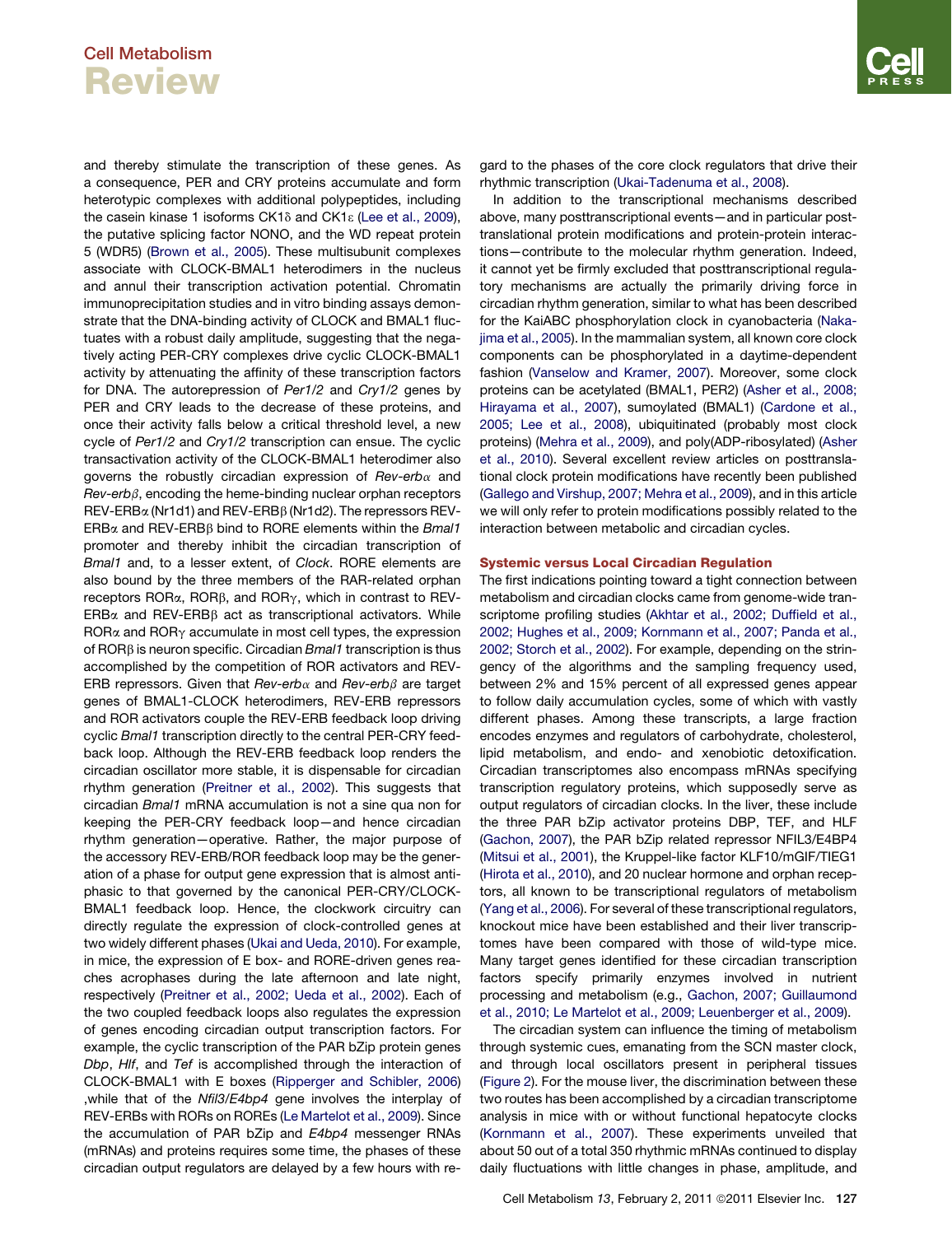<span id="page-3-0"></span>

CCC-OG Central Clock-Controlled Output Gene LCC-OG Local Clock-Controlled Output Gene

magnitude in liver cells with arrested oscillators. Hence, in liver the fractions of cyclic transcripts depending on systemic signals and local oscillators amount to approximately 14% and 86%, respectively. The systemically regulated liver genes would be expected to include (1) immediate early genes, which convey rhythmic signals to core clock genes of hepatocyte oscillators and thus are involved in the synchronization of liver clocks, and (2) genes directly participating in rhythmic liver physiology and metabolism. Although the discrimination of these two gene categories can be ambiguous in certain cases, it is likely that representatives of both classes were indeed identified among system-driven loci. The immediate early gene class contains several heat shock protein genes, known to be regulated by heat shock transcription factor 1 (HSF1), and target genes of serum response factor 1 (SRF1). These two immediate early transcription factors are thus likely players in the synchronization of circadian clocks.

The tight connection between circadian and metabolic cycles is supported by the impact of feeding rhythms on the phase of clocks in many peripheral tissues, including liver, pancreas, heart, skeletal muscle, and kidney [\(Damiola et al., 2000](#page-10-0)). In fact, when feeding rhythms are inverted from night to day feeding, the phase of peripheral circadian clocks gradually adapts to the new feeding regimen, reaching an inverted steady state phase after 10 to 14 days. Irrespective of whether the animals are kept under light-dark cycles (LD) or constant darkness (DD), the feeding inversion has little impact on the phase of the SCN. Therefore, feeding-fasting cycles are very

#### Figure 2. Circadian Gene Expression in Peripheral Tissues Can Be Regulated by Cyclic Systemic Cues and via Local Oscillators

Cell Metabolism **Review** 

The mammalian circadian timing system consists of an hierarchically organized network of self-sustained, cellautonomous oscillators. The master pacemaker in the SCN, in the brain synchronizes subsidiary clocks in most body cells by controlling a variety of rhythmic signals, including cyclic hormones, body temperature oscillations, and—by imposing feeding-fasting rhythms. These signals are interpreted by immediate early genes (IEGs) conveying rhythmic systemic information to core clock genes or clock output genes. Hence, daytime-dependent gene expression in peripheral tissues, such as the liver shown in the cartoon, can be governed by synchronized local clocks (LCC-OG, local clock-controlled output genes) or directly via systemic signals emanating from the SCN master clock (CCC-OG, central clock-controlled output genes).

strong Zeitgebers for peripheral clocks, even dominating the synchronization cues emitted by the master clock in the SCN. Obviously, under normal conditions the food- and SCNdependent timing cues are not in conflict. Rather, the SCN imposes feeding rhythms by driving rest-activity cycles and thereby ''uses'' food-dependent Zeitgebers in addition to other cyclic cues (like body temperature or bloodborne signals) to set the phase in the periphery ([Figure 3](#page-4-0)).

The characterization of signaling pathways participating in the phase entrainment of periph-

eral clocks is still in its infancy. At least in part, the difficulty in identify such pathways lies in their redundancy. Thus, the genetic abrogation of any particular pathway may have little impact on the steady state phase, since many parallel routes are employed to synchronize subsidiary oscillators in peripheral organs. The redundancy problem can be circumvented by recording the kinetics of feeding induced phase adaptation [\(Figure 3](#page-4-0)). As outlined above, the SCN and feeding rhythms transmit conflicting Zeitgeber cues to peripheral organs when feeding rhythms are reversed. Under such conditions, the elimination of direct SCN-dependent signaling pathways should accelerate feeding-induced phase inversion, while the absence of nutrient-dependent signaling pathways should delay this process. Experiments designed on the basis of this hypothesis have suggested that the glucocorticoid hormone receptor and poly (ADP-ribose) polymerase 1 (PARP-1, see below) participate in the phase resetting of liver clocks, the first as an SCN-dependent regulator and the latter as a feeding-dependent regulator [\(Asher et al., 2010; Le Minh et al., 2001](#page-9-0)).

The global impact of feeding on rhythmic liver gene expression was recently revealed by a circadian liver transcriptome profiling study by Panda and coworkers in wild-type and behaviorally arrhythmic *Cry1*/*Cry2* double-knockout mice ([Vollmers et al.,](#page-11-0) [2009\)](#page-11-0). As expected, temporal changes in feeding regimens led to a phase adaptation of cyclic mRNAs in wild-type mice. More importantly, feeding rhythms could phase-entrain the accumulation of over 600 mRNAs in the liver of clock-less *Cry1/Cry2* double-knockout mice. These transcripts were issued primarily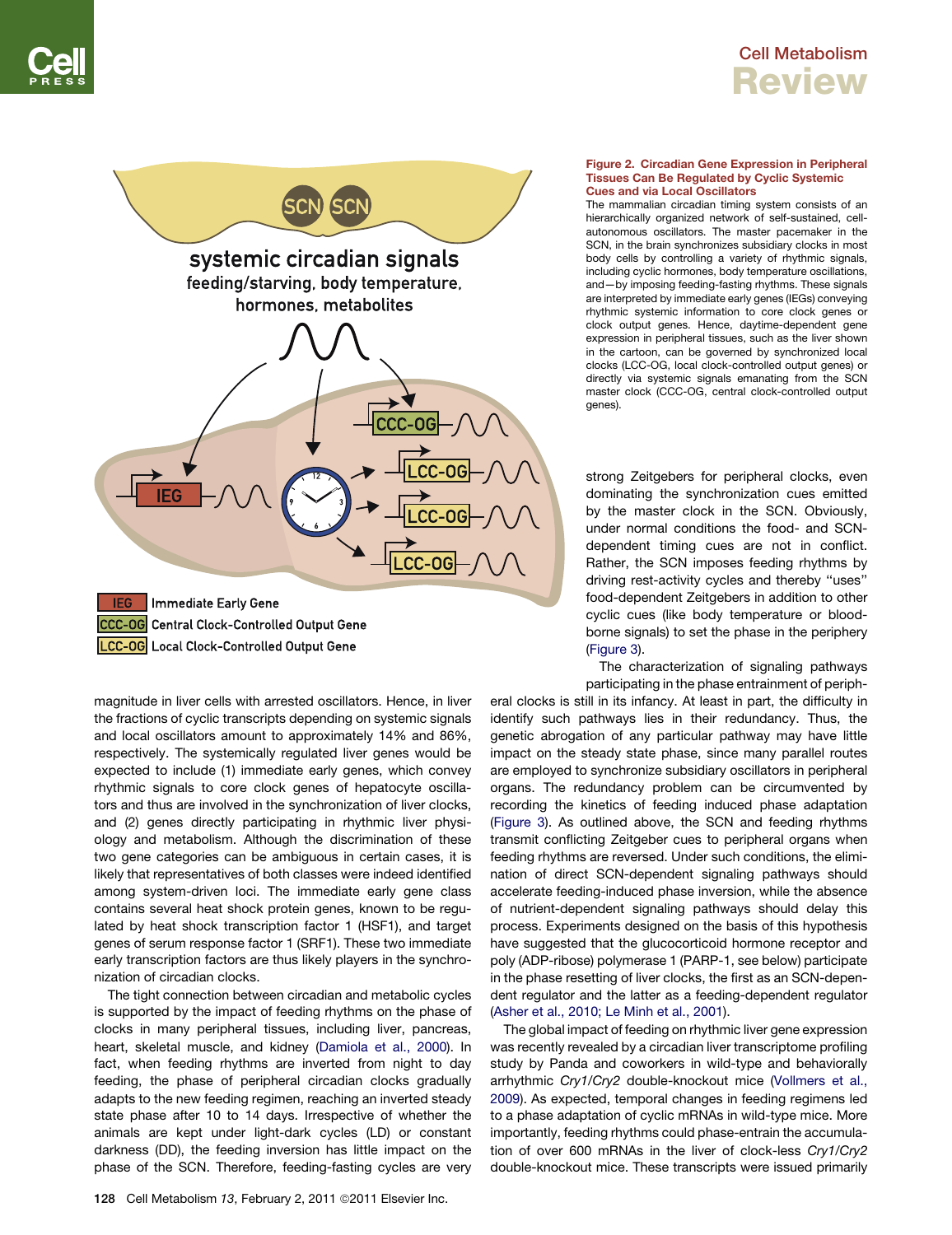<span id="page-4-0"></span>

Figure 3. Kinetics of Circadian Gene Expression upon Inverting the Feeding Regimen

(A) The SCN master clock phase-entrain peripheral clocks through direct signaling pathways, such as cyclic hormones, (e.g., glucocorticoids) and indirect pathways depending on rest activity cycles, (e.g., feeding rhythms). In the cartoon, it is arbitrarily assumed that both direct cues and feeding rhythms synchronize peripheral oscillators (like those operative in the liver) through three different molecular signaling pathways. Under normal conditions, all of these pathways cooperate and act in synchrony. Feeding rhythms are dominant over direct SCN synchronization cues, and when antiphasic feeding rhythms are imposed upon animals (daytime-feeding for nocturnal mice and rats), they will eventually invert the phase of peripheral clocks and thereby uncouple it from the phase of the SCN pacemaker.

(B) In mice the food-driven phase inversion requires several days. The disruption of nutrient-dependent and SCN-dependent signaling pathways will slow down and accelerate, respectively, the kinetics of phase-resetting of peripheral circadian gene expression. The left and right red arrows in each tracing indicate, respectively, the phase (time of maximal gene expression) before day feeding and the new steady-state phase reached after several days of daytime feeding. (C) Phase adaptation of circadian gene expression in the liver of wild-type and *Parp-1* knockout mice after switching from ad libitum feeding (under which condition the mice ingest food primarily during the night) to daytime feeding. Note that the accumulation of mRNAs issued from different clock genes displays different kinetics of phase resetting. The black arrows indicate the phase (maximal expression during ad libitum feeding). This illustration is adapted from Figure 6 in [Asher](#page-9-0) [et al. \(2010\)](#page-9-0), with permission from Cell Press.

from target genes of transcription factors known to serve as nutrient and stress sensors, such as CREB, SREBP1/2, FOXO1, HSF1, and ATF6. As the molecular circadian oscillators of all cells are inactivated in *Cry1*/*Cry2* double-mutant mice, this study could not assess the effect of feeding rhythms on circadian pathways downstream of core clock transcription factors and clock-controlled output regulators, such as the PAR bZip proteins DBP, HLF, and TEF. It would therefore be interesting to conduct similar studies with mice harboring functional circadian clocks in the periphery, but incapacitated oscillators in the brain. This could be accomplished by performing circadian liver transcriptome profiling studies with SCN-lesioned mice or mice with neuron-specific clock gene disruptions.

### Crosstalk between Nutrient-Sensing Regulators and Circadian Clock Components

As aforementioned, many signaling pathways may transmit food-dependent cues to core components of the circadian clock. These include nutrient-sensing hormones, protein kinases, and nuclear receptors, as well as redox-sensing enzymes and transcription factors. Below, we discuss a few regulators that are plausible candidates for conveying nutrientdependent metabolic states to cellular circadian oscillators. We are aware of the somewhat arbitrary subdivision of these players into different classes. In reality, the mechanisms elaborated below are not working in isolation, but are part of a highly interactive metabolic network.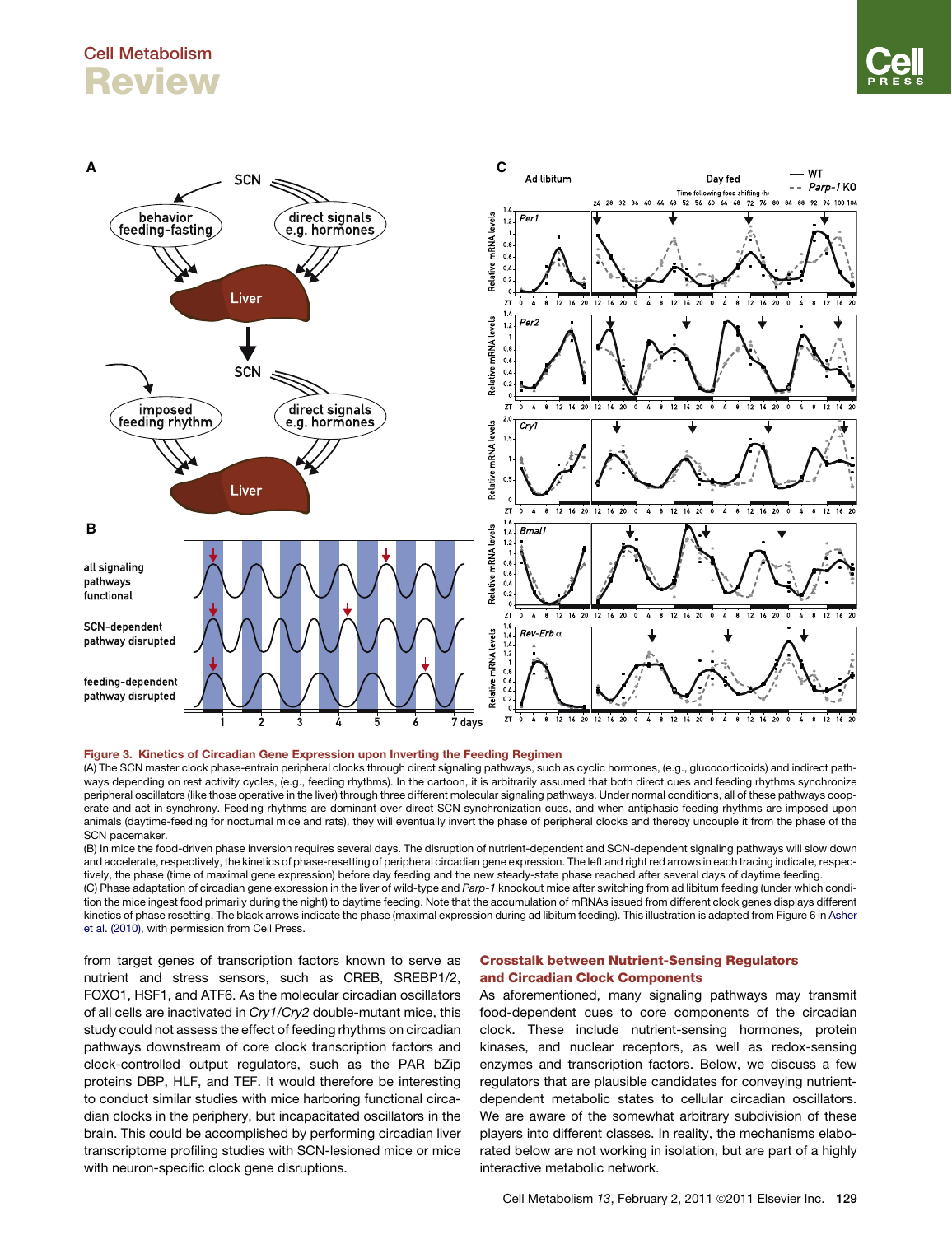<span id="page-5-0"></span>

Figure 4. Interaction of Metabolic Regulators with Clock Components

The cartoon schematically represents interactions of metabolic regulators (yellow) with core clock components of the negative limb (red) and the positive limb (green) of the coupled feedback loops. FBXL3 and  $\beta$ -TRCP are F box proteins of ubiquitin ligase complexes that mark CRY and PER proteins, respectively, for degradation. LKB phosphorylates AMPK when the AMP/ATP ratio increases. AMPK then phosphorylates CRY1 and thereby targets it for degradation. SIRT1 deacetylates BMAL1 (which can be acetylated by CLOCK), PER2 (acetyl-transferase yet unknown), and the coactivator PGC-1a (which can be acetylated by the general control nonrepressed protein 5 [GCN5] and p300) [\(Dominy et al., 2010\)](#page-10-0). The SIRT1-mediated deacetylation decreases the half-life of PER2 and enhances PGC-1a activity, which together with RORa, y activates *Bmal1* transcription. The NAD<sup>+</sup> levels oscillate in a circadian fashion. In addition to modulating the activity of transcription factors by deacetylation, SIRT1 may also affect circadian transcription by the deacetylation of histone H3 tails, as suggested by ([Nakahata et al., 2008](#page-11-0)). The box with a question mark indicates an unknown regulator of circadian PARP-1 activity. Red arrows indicate interactions involving metabolic regulators, and black arrows represent interactions between clock components.

### NAD-Dependent Enzymes: SIRT1 and PARP-1

Nicotinamide adenine dinucleotides NAD(P)<sup>+</sup> and NAD(P)H serves as a readout for the cellular redox and metabolic states. The first clues for the implication of  $NAD(P)^+$  and  $NAD(P)H$  in the modulation of circadian clock components came from a biochemical study by Rutter and colleges ([Rutter et al.,](#page-11-0) [2001](#page-11-0)). At least in the test tube, the binding of CLOCK-BMAL1 and NPAS2-BMAL1 heterodimers to their E box cognate sequence is exquisitely sensitive to the NAD(P)<sup>+</sup>/NAD(P)H ratio. While reduced NADH and NADPH stimulate this process, their oxidized equivalents  $NAD<sup>+</sup>$  and  $NADP<sup>+</sup>$  strongly inhibit it. Obviously, this mechanism would only be relevant if NAD levels were subject to daily oscillations. In liver, this was found to be the case, [\(Nakahata et al., 2009; Ramsey et al., 2009](#page-11-0)) in part because of the rhythmic expression of nicotinamide phosphoribosyltransferase NAMPT (the enzyme driving the NAD<sup>+</sup> salvage pathway) produces oscillations in cytosolic—and probably also nuclear-accumulation of NAD<sup>+</sup>. It should be emphasized, however, that cytosolic and, supposedly, nuclear NAD<sup>+</sup> levels can be modulated by many additional mechanisms, for example by the reduction of pyruvate to lactase in glycolysis, by NADPH consumption during fatty acid synthesis, and by the DNA damage-induced activation of PARP-1, which in cultured cells can dramatically reduce NAD<sup>+</sup> levels ([Berger, 1985](#page-9-0)). In addition to the CLOCK/NPAS2-BMAL1 heterodimers, the

NAD<sup>+</sup>-dependent enzymes SIRT1 and PARP-1 are plausible candidates as NAD<sup>+</sup> sensors. SIRT1 is a protein deacetylase that deacetylates not only histones but also several transcription factors ([Blander and Guarente, 2004\)](#page-9-0). Recently, the levels [\(Asher](#page-9-0) [et al., 2008\)](#page-9-0) and/or activity ([Nakahata et al., 2008\)](#page-11-0) of SIRT1 were found to be daytime dependent. Furthermore, SIRT1 physically interacts with CLOCK-BMAL1 heterodimers, and this leads to the rhythmic deacetylation of BMAL1, histone H3 ([Nakahata](#page-11-0) [et al., 2008\)](#page-11-0), and PER2 ([Asher et al., 2008\)](#page-9-0). In the case of PER2, the SIRT1-mediated deacetylation leads to a decrease in stability, and the increased accumulation of PER2 protein in SIRT1-deficient mouse embryonic fibroblasts (MEFs) severely compromises circadian gene expression in these cells. SIRT1 may also influence circadian gene expression and metabolism in the liver by modulating the activity of the transcription factors PPAR<sub>a</sub> ([Purushotham et al., 2009](#page-11-0)) and FOXO3 [\(Brunet et al.,](#page-9-0) [2004\)](#page-9-0) and the coactivators PGC-1 $\alpha$  [\(Rodgers et al., 2005](#page-11-0)) and CRTC2 (also known as TORC2) [\(Liu et al., 2008](#page-10-0)), which are known SIRT1 targets. PGC-1 $\alpha$  has recently been shown to be tightly linked to core clock function, both in fibroblasts and in the liver. It is expressed in a circadian fashion, activated by SIRT1-mediated deacetylation, and serves as a coactivator of ROR orphan nuclear receptors, which are pivotal transcriptional activators of *Bmal1* transcription ([Figures 1 and 4](#page-1-0)) [\(Liu et al.,](#page-10-0) [2007b\)](#page-10-0). The FOXO1-CBP/p300 and CREB-CBP/p300-CRTC2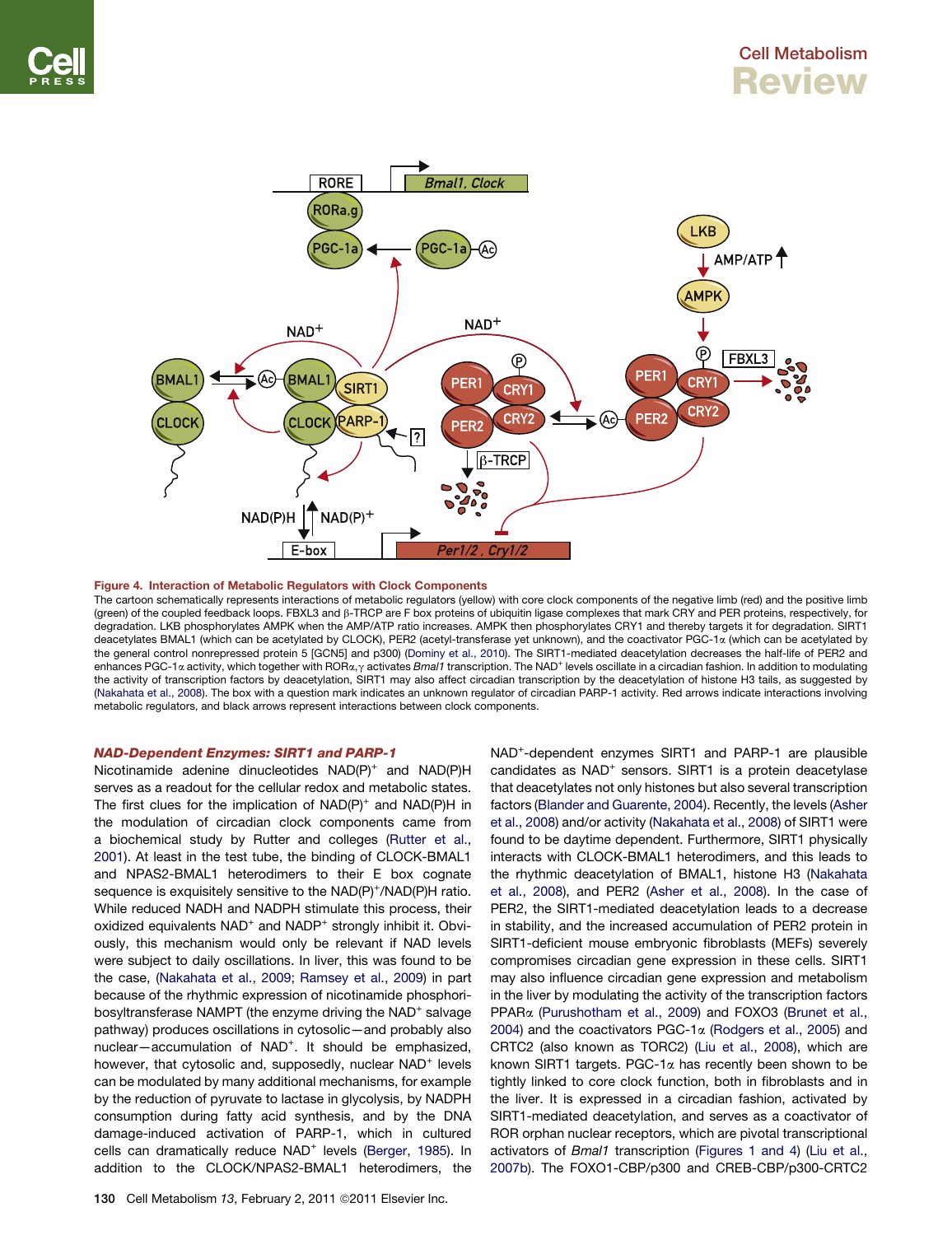transcription factor-coactivator complexes appear to orchestrate gluconeogenesis in a time-specific fashion after the onset of fasting. In the fed state, FOXO1 and CRTC2 reside as inert phosphoproteins in the cytosol. During early fasting, these proteins become dephosphorylated, migrate into the nucleus, and become acetylated by the CBP/p300. This acetylation activates CRTC2, but inactivates FOXO1. During a more prolonged fasting  $(>6$  hr), NAD<sup>+</sup> levels and SIRT1 activity increase, and this leads to the deacetylation of CRTC2 and FOXO1. Whereas the NAD<sup>+</sup>-dependent, SIRT1-mediated deacetylation stimulates the transactivation potential of FOXO1, it dampens that of CRTC2 ([Liu et al., 2008\)](#page-10-0). Conceivably, the acetylation state of FOXO1 and CRTC2 could also convey nutrition states to the circadian clock and clock-controlled genes. Remarkably, cAMP signaling via CREB and related factors has been shown to be an integral part of the molecular circadian oscillator, both in SCN neurons ([O'Neill et al., 2008](#page-11-0)) and peripheral cell types [\(Wang and Zhou, 2010\)](#page-11-0). This underscores again how tightly acute signaling pathways are intertwined with core clock mechanisms. In fact, these processes are probably inseparable in many instances, similar to what is described above for SIRT1- and cAMP-dependent signaling of metabolic states to the circadian clockwork circuitry.

Mice with a hepatocyte-specific disruption of *Sirt1* display liver steatosis and an upregulation of SREBP-1a/c and SREBP-2 target genes encoding enzymes involved in fatty acid and cholesterol synthesis ([Ponugoti et al., 2010\)](#page-11-0). Recently, a plausible mechanism underlying this phenotype has been uncovered. SREBP isoforms have been known to be acetylated by CBP/ p300 at lysine residues in their DNA-binding domains. Walker et al. now demonstrated that SIRT1-mediated deacetylation reduces the stability of SREBP proteins ([Walker et al., 2010\)](#page-11-0). Thus, the inactivation of SIRT1 elicits a higher than normal accumulation of SREBPs, and this leads to increased cholesterol and fatty acid synthesis. Sterols and free fatty acids serve as ligands and modulators for several nuclear receptors, such as LXR, the three PPAR family members [\(Hong and Tontonoz, 2008\)](#page-10-0), and ROR isoforms ([Wang et al., 2010a](#page-12-0)). In liver, PPARα and RORs have been shown to conduct partially redundant function in activating *Bmal1* transcription ([Canaple et al., 2006](#page-9-0)), and it can be speculated that their relative contribution to regulating circadian *Bmal1* transcription is influenced through their interaction with fatty acids and sterols, respectively. Indeed, fatty acids serve as activating ligands for PPARa by promoting their interaction with coactivators [\(Viswakarma et al., 2010](#page-11-0)), whereas oxysterols reduce the transactivation potential of RORs by compromising the recruitment of coactivators [\(Wang et al., 2010a; Wang](#page-12-0) [et al., 2010b\)](#page-12-0). In addition, several nuclear receptors, including  $PPAR\alpha$  and RORs, have recently been shown to modulate PER2 activity by direct physical interactions (see below) [\(Schmutz et al., 2010\)](#page-11-0).

It should be emphasized that the nutrient-related SIRT1 regulatory mechanisms outlined above have been performed on fed and starved mice. Hence, it is not yet clear to what extent imposed restricted feeding regimens reflect the physiology relevant during normal feeding-fasting cycles of animals fed ad libitum. During the postabsorptive resting phase, laboratory rodents still ingest about 15% to 20% of the total daily food rations ([Kohsaka et al., 2007](#page-10-0)), and some of the molecular responses observed in artificially fasted animals may not be elicited during the postabsorptive phase of natural feeding rhythms in animals having free access to food. In future experiments, it will therefore be important to compare the phase shifting kinetics of circadian gene expression in wild-type mice and mice with a hepatocyte-specific disruption of *Sirt1*, in order to examine whether the rhythmic SIRT1 activity indeed participates in the food-driven synchronization of circadian gene expression in vivo. Such experiments have recently been performed for PARP-1, another potential NAD<sup>+</sup> sensor [\(Asher et al., 2010\)](#page-9-0). In mice subjected to daytime feeding, the phase inversion of clock gene expression was significantly delayed in the liver of *Parp-1* knockout mice when compared to wild-type mice, suggesting that PARP-1 activity is indeed implicated in the phase entrainment of peripheral oscillators. The precise molecular mechanisms involved in this process are still elusive, but biochemical studies revealed a clear connection between PARP-1 activity and circadian gene expression. Thus, PARP-1-mediated poly (ADP-ribosylation) activity is daytime dependent, reaching zenith and nadir values at ZT04–ZT08 and ZT16, respectively. As cyclic PARP-1 activity persists in liver with disabled hepatocyte oscillators and is phase-inverted in day-fed animals, it is probably driven by feeding rhythms rather than local circadian clocks. For several reasons, however, NAD<sup>+</sup> oscillations engendered by circadian NAMPT expression are unlikely to account for rhythmic poly(ADP-ribosylation) activity: (1) the phase of PARP-1 activity does not match that of hepatic NAMPT expression and NAD<sup>+</sup> accumulation, (2) unlike NAMPT expression, oscillating PARP-1 activity does not require the CLOCK-BMAL1 heterodimer, (3) cyclic PARP-1-dependent poly(ADP-ribosylation) can be reconstituted in a cell-free system with temporally staged liver nuclear extracts in the presence of a huge excess of NAD<sup>+</sup>, and (4) PARP-1 requires the BRCT protein interaction domain to display daytime-dependent activity. PARP-1 poly(ADP-riboslates) not only itself, but also histones and a number of transcription factors, including CLOCK ([Asher et al., 2010\)](#page-9-0) and SP1 [\(Zaniolo et al., 2007\)](#page-12-0). Interestingly, both of these transcription factors display circadian DNA-binding activity, which in both cases appears to be blunted by PARP-1-mediated poly (ADP-ribosylation). At least in vitro, the binding of SP1 complexes to a GC-rich recognition sequence within the *Per2* promoter is dramatically increased in *Parp-1* knockout mice. PARP-1 also binds to FOXO1 and thereby attenuates its transactivation potential. Although FOXO1 does carry poly(ADP-ribose) chains, it appears that the physical interaction of this protein with PARP-1, rather than poly(ADP-ribosylation), modulates the activity of FOXO1 [\(Sakamaki et al., 2009](#page-11-0)).

The interactions between the metabolic sensors SIRT1, PARP-1, and AMPK (see below) and core clock components are schematically outlined in [Figure 4.](#page-5-0)

#### Nuclear Receptor-Dependent Mechanisms

Of the 49 nuclear receptor genes of the mouse genome, 20 are expressed in a circadian manner in liver, at least on the mRNA level [\(Yang et al., 2006](#page-12-0)). These include all three members of the PPAR (PPAR $\alpha, \beta, \delta, \gamma$ ) and ERR families (ERR $\alpha, \beta, \gamma$ ), both REV-ERB isoforms (REV-ERB $\alpha$ , $\beta$ ), two ROR isoforms (ROR $\alpha$ , $\gamma$ ) FXRb, SHP, a small heterodimerization partner and antagonist of several nuclear receptors, thyroid receptor  $\alpha$  (TR $\alpha$ ), and orphan receptors serving as immediate early transcription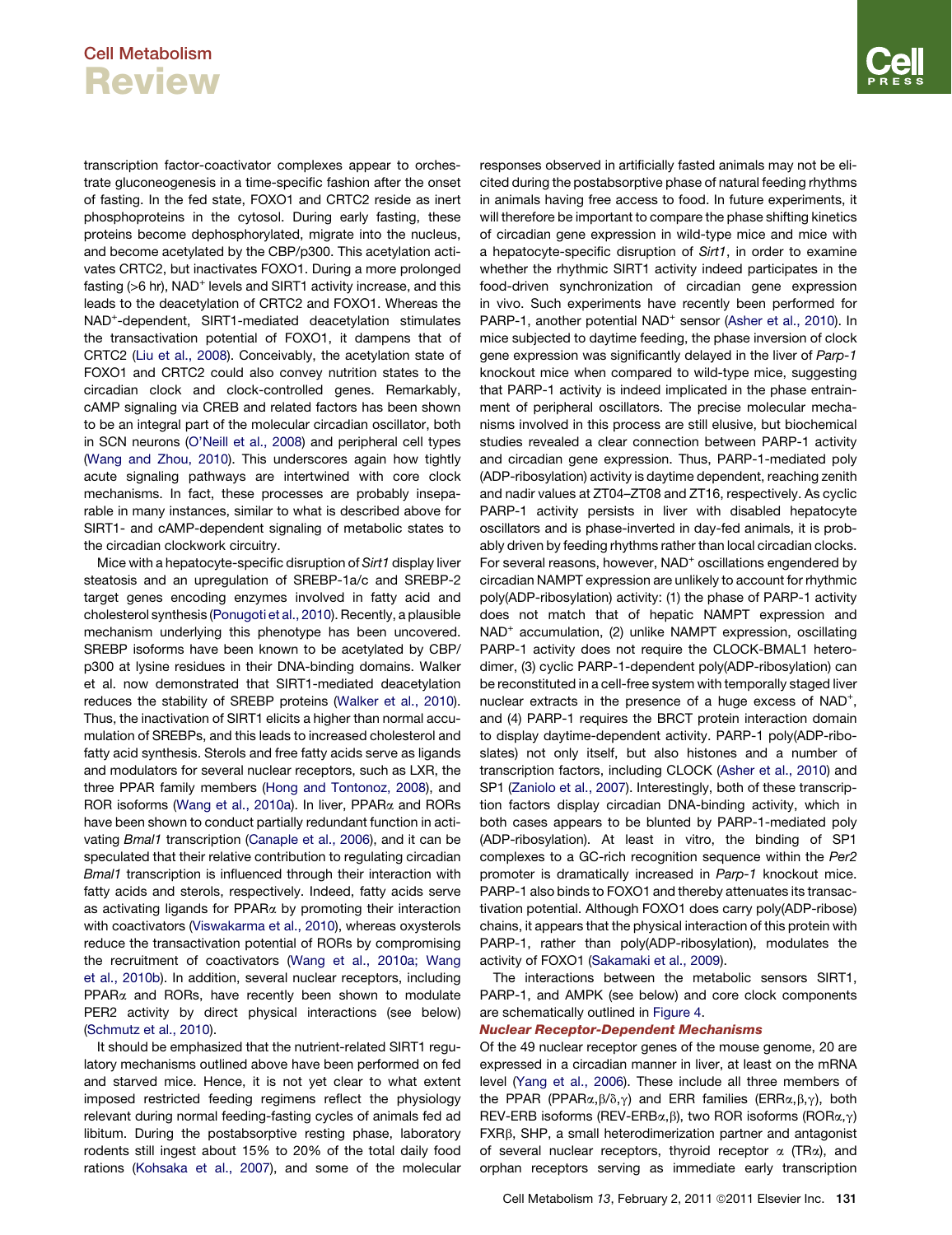factors in signaling pathways. Virtually all of these nuclear receptors are involved in the regulation of catabolic and anabolic metabolic processes. In addition, some of them may also modulate the activity of circadian clock function, either as direct players of the core clock circuitry (RORs, REV-ERBs; see above), by directly interacting with them (see next paragraph), or by stimulating or repressing pathways producing putative small molecular ligands for core clock components. For example, LXR stimulates whereas FXR and SHP repress the expression of *Cyp7a1*, encoding the rate-limiting enzyme in the conversion of cholesterol to bile acids [\(Inagaki et al., 2005; Peet et al.,](#page-10-0) [1998](#page-10-0)). These receptors may thus have an impact on the intracellular levels of various sterol compounds, which in turn may suppress the transactivation activities of the core clock transcription factors ROR $\alpha$  and ROR $\gamma$  in the liver.

Several nuclear receptors expressed in hepatocytes have recently been shown to physically interact with PER2 [\(Schmutz](#page-11-0) [et al., 2010](#page-11-0)). These comprise PPARa, HNF4, TRa, NURR1, REV-ERBa, and, to a lesser extent, RORs. The surface of PER2 necessary for these interactions encompasses an LXXLL motif, which in coactivators mediates the binding to their cognate nuclear receptors. It is not yet clear whether and in what cases the association of PER2 with nuclear receptors leads to a stimulation or repression of target gene expression. However, in cotransfection experiments, PER2 potentiated the activation of a *Bmal1*-luciferase reporter gene, conceivably by competing with the corepressor N-CoR1 binding to REV-ERB repressors ([Schmutz et al., 2010\)](#page-11-0). The PER2-REV-ERBa interaction also participates in the orchestration of glucose homeostasis, in particular by modulating glycogen metabolism and gluconeogenesis. Thus, in mice deficient for both PER2 and REV-ERBa, glycogen levels are nearly invariable throughout the day. This glycogen phenotype is accompanied by the constant expression of G6P and the temporally deregulated expression of the transcripts encoding glucokinase, glycogen synthase, glycogen phosphorylase, phosphofructokinase, fructose-1, 6-bisphosphatase, the glucose transporter Glut2, and phosphoenolpyruvate carboxykinase (PEPCK), [\(Schmutz et al., 2010](#page-11-0)).

### Glucose Sensing by the Circadian Repressor TIEG1/mGIF/KLF10

Circadian gene expression in cultured fibroblasts can be transiently synchronized by the activation of a puzzling variety of signaling pathways, and most of these trigger the acute induction of period gene expression (*Per1* and/or *Per2*) to higher than circadian zenith levels ([Balsalobre et al., 2000; Balsalobre](#page-9-0) [et al., 1998](#page-9-0)). PER protein overexpression rapidly represses the transcription of *Per* and *Cry* genes to nadir values and thus synchronizes all cells to the same phase within a few hours. High glucose concentrations can also synchronize fibroblast clocks, but they do so by an opposite mechanisms, namely by acutely repressing the transcription of *Per1*, *Per2*, and *Bmal1* genes ([Hirota et al., 2002](#page-10-0)). DNA microarray studies identified the mRNA encoding TIEG1 (also known as mGIF and KLF10; see above), a negatively acting  $Zn^{2+}$  finger transcription factor of the Sp1 family, to be strongly upregulated after glucose treatment ([Hirota et al., 2002\)](#page-10-0). The same group has now deciphered a molecular pathway that may account for the glucose-dependent downregulation of *Bmal1* transcription ([Hirota et al., 2010\)](#page-10-0). TIEG1/MGIF/KLF10 binds to two GC-rich

elements within the *Bmal1* promoter and, at least in cotransfection experiments, dampens *Bmal1* transcription. More importantly, *Tieg1*/*mGif*/*Klf10* mRNA accumulation follows a robust diurnal rhythm in mouse liver that, at least in part (see below) may be driven by oscillating intracellular glucose concentrations. Work by Teboul and coworkers with *Tieg1*/*mGif*/*Klf10* knockout mice adds another facet to this story ([Guillaumond et al., 2010](#page-10-0)). These mutant mice display a postprandial and fasting hyperglycemia, and transcriptome profiling studies revealed 158 TIEG1/ MGIF/KLF10 target genes involved in glucose and lipid metabolism. Hepatic glucose overproduction by an abnormally high expression PEPCK (the rate-limiting enzyme of gluconeogenesis) probably accounts for the daytime-dependent hyperglycemia in TIEG1/MGIF/KLF10-deficient mice. The same authors also established that robust circadian *Tieg1/mGif/Klf10* transcription requires *Bmal1*, as the mRNA specified by this gene accumulated to low, nearly constant levels in *Bmal1* knockout mice. Hence, TIEG1/MGIF/KLF10 appears to be imbedded into a feedback loop circuitry involving core clock transcription factors and glucose homeostasis. Circadian CLOCK-BMAL1 activity and glucose absorbed with the food or generated by gluconeogenesis stimulate *Tieg1*/*mGif*/*Klf10* expression. This leads to the repression of genes encoding enzymes involved in gluconeogenesis and glucose export. Curiously, this feedback loop seems to affect glucose homeostasis only in males, as female mice are normoglycemic. In females, TIEG1/MGIF/ KLF10 is however implicated in circadian lipid and cholesterol homeostasis [\(Guillaumond et al., 2010](#page-10-0)).

### Body Temperature, Feeding, and Heat Shock Transcription Factor 1

Systemically regulated genes identified in the liver of mice with disabled hepatocyte clocks include several heat shock protein/ chaperone genes (*Hsp1a*, *Hspca*, *Hspa4*, *Hspa41*, *Hsp8*, *Hsp110*, and *Sip1*) ([Kornmann et al., 2007](#page-10-0)). Moreover, HSF1, the major regulator of temperature-dependent gene expression of these genes, has been identified in a screen dubbed Differential Display of DNA-binding proteins (DDDP) as a rhythmically active transcription factor in liver ([Reinke et al., 2008](#page-11-0)). As insinuated by its name, HSF1 has initially been thought to require elevated temperatures, such as those caused by high fever, for its activation. In nonstressed cells, HSF1 forms an inert complex with chaperones (mostly HSP90) that rapidly shuttles between the cytoplasm and the nucleus. Elevated temperature and stress-inducing chemicals like reactive oxygen species lead to the denaturation of proteins, and the denatured polypeptides compete with HSF1 for the binding to HSP90, thereby liberating HSF1 from the complex [\(Whitesell and Lindquist, 2009\)](#page-12-0). Free HSF1 then associates into homotrimers that bind heat shock element (HSE) in promoter regions of HSF1 target genes. In addition, the activity of HSF1 depends on the phosphorylation by several protein kinases. For example, phosphorylation by the kinases polo-like kinase 1 (PLK1) and calcium/calmodulindependent protein kinase II (CaMKII) increase the HSF1 transactivation potential, while phosphorylation on certain HSF1 residues by glycogen synthase kinase 3 beta (GSK-3b), PKC isoforms, and extracellular signal-regulated kinase (ERK1) attenuate it ([Whitesell and Lindquist, 2009](#page-12-0)).

Although the expression of HSF1 target genes is indeed highest at the maximal temperature tolerated by cells, shallow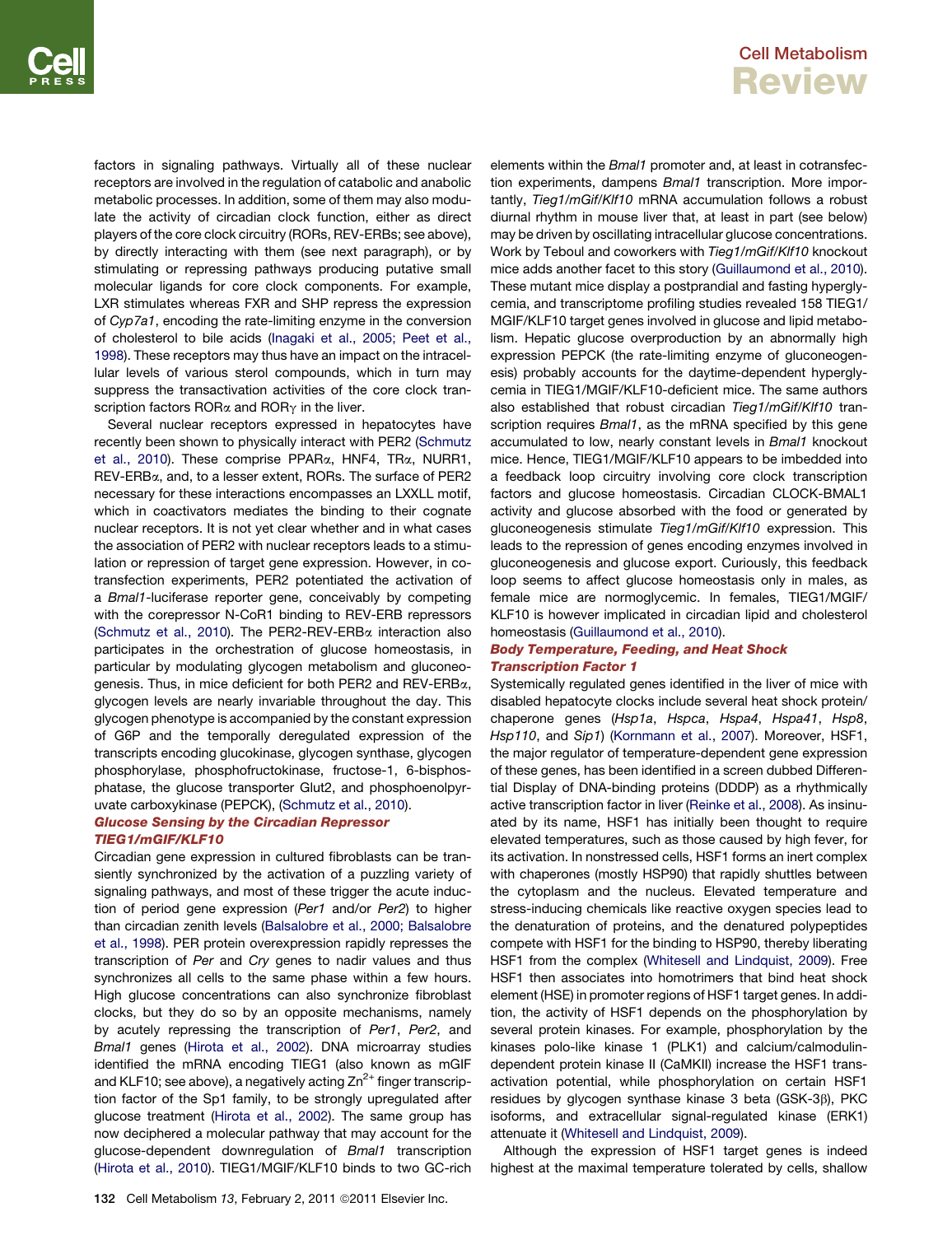temperature oscillations imposed on cultured fibroblasts are sufficient to drive robustly rhythmic transcription of a reporter gene carrying multiple HSF1 recognition sequences (HSEs) [\(Reinke et al., 2008\)](#page-11-0) and to synchronize circadian gene expression ([Brown et al., 2002; Buhr et al., 2010\)](#page-9-0). Hence, body temperature rhythms are likely to contribute to the synchronization of peripheral oscillators in the intact animal via the modulation of HSF1 activity. This conjecture is further supported by the observation that the accumulation of the mRNA encoding CaMKII, an HSF1-activating kinase, follows a system-driven daily rhythm [\(Kornmann et al., 2007\)](#page-10-0).

In the liver, HSF1 activity can also be induced by feeding, and it was proposed that the purpose of nutrient-induced heat shock protein accumulation may reduce the oxidative stress caused by feeding ([Katsuki et al., 2004](#page-10-0)). Indeed, in cultured cells, HSP27 overexpression led to an increase of glutathione production. As feeding rhythms are the dominate Zeitgebers for clocks in many peripheral tissues, HSF1 may be one of the many players conveying nutrient signals to the circadian clockwork circuitry. Intriguingly, HSF1 is also a substrate of SIRT1 ([Westerheide](#page-12-0) [et al., 2009](#page-12-0)), a well established NAD<sup>+</sup> sensor. HSF1 is acetylated on nine lysine, of which one (K80) is located within the DNAbinding domain. In the nonacetylated state, K80 increases the affinity to DNA by establishing a salt bridge with a phosphate of the DNA backbone. Acetylation of K80 dramatically lowers the affinity of HSF1 to its cognate DNA sequences ([Westerheide](#page-12-0) [et al., 2009](#page-12-0)); thus, SIRT1 may augment HSF1 DNA-binding activity by the deacetylation of K80.

The observations described above suggest that HSF1 may integrate many signals of various cellular pathways related to stress and metabolism. Genome-wide transcriptome profiling and ChIP-seq experiments may unveil whether HSF1 is a direct transcriptional regulator of circadian core clock genes.

#### The Nutrient-Sensing Protein Kinase AMPK

The AMP/ATP ratio depends on cellular metabolism, and once this ratio increases, cells attenuate ATP-consuming pathways and accelerate ATP-generating pathways. AMP-dependent protein kinase (AMPK) is a major sensor of the AMP/ATP ratio, and when AMP becomes abundant it binds to the  $\gamma$  subunit of AMPK and elicits a structural change that is transmitted to the catalytic  $\alpha$  subunit. This favors the phosphorylation of a threonine in the activating T loop of the  $\alpha$  subunit by liver kinase B1 (LKB1), probably by rendering it a better LKB1 substrate and by inhibiting dephosphorylation at this threonine by unknown phosphatases [\(McBride and Hardie, 2009\)](#page-11-0).

Recently, the activation of AMPK has been shown to have an impact on circadian clock function through various mechanisms. Thus, AMPK can directly phosphorylate CRY and thereby shortens the half-life of this core clock protein ([Lamia et al.,](#page-10-0) [2009\)](#page-10-0). In keeping with a function of AMPK in the circadian regulation of CRY1 stability, its accumulation in the nucleus oscillates during the day with a cycle that is antiphasic to that of CRY1 accumulation. The induction of AMPK activity by the antidiabetes drug Metformin has also been demonstrated to promote the degradation of PER2, albeit by an indirect mechanism. Thus, it appears that AMPK phosphorylates S389 of casein kinase 1 $\epsilon$  (CK1 $\epsilon$ ) and thereby enhances the CK1 $\epsilon$ -mediated phosphorylation of PER2, which accelerates the degradation of this protein. Accordingly, PER2 accumulates to higher levels in organs of *Ampk*a*2* knockout mice, lacking the catalytic subunit  $\alpha$ -2 of AMPK ([Um et al., 2007](#page-11-0)).

Phosphorylation by AMPK may not only modulate the activity of transcriptional regulatory proteins involved in metabolism and circadian clock function, but also may act directly on chromatin encompassing genes reacting to nutrient deprivation. In a recent report, AMPK was found to phosphorylate histone H2B at serine 36 in p53 target genes that are implicated in survival after stress such as glucose starvation (e.g., *Reprimo*, *CyclinG*, and *Cpt1c*), and that AMPK-mediated phosphorylation of H2B enhances the resilience of mouse embryonic fibroblasts to glucose deprivation [\(Bungard et al., 2010](#page-9-0)).

All in all, the observations made on the impact of AMPK on clock gene expression render AMPK a plausible regulator for coupling circadian clocks to metabolic cycles.

### Are Circadian Clocks Essential for the Control of Metabolism?

In spite of the apparent benefits of circadian clocks in assisting the temporal orchestration of metabolism, clock-less rodents are perfectly viable in the laboratory, irrespective of whether they have been rendered arrhythmic by the surgical ablation of the SCN or by the genetic disruption of core clock genes. So are circadian clocks merely a capricious byproduct of evolution—an epiphenomenon, so to speak? Unlikely so! In fact, circadian clocks have evolved many times independently and are omnipresent in light-sensitive organisms encompassing cyanobacteria, fungi, algae, protozoans, plants, and metazoans [\(Schibler, 2006\)](#page-11-0). Moreover, insects and mammals have conserved most of their core clock genes, and these must therefore have been under positive selection during more than 500 million years ([Rosbash, 2009\)](#page-11-0). Yet, as revealed by sequence comparisons of genomes from closely related species, genes that become superfluous—due to adaptive changes in lifestyle—do not remain functional for such lengthy time periods. For example, the genomes of humans and chimpanzees contain pseudogenes for many olfactory receptors genes whose counterparts are still functional alleles in the other species ([Go and Nii](#page-10-0)[mura, 2008](#page-10-0)). These genes must thus have been under positive selection for less than ten million years in a species-specific manner.

The interconnection between circadian clocks and metabolism is also underscored by work on other model organisms. For example in *Drosophila*, FOXO and GSK3b/Shaggy, well established regulators of metabolism and energy homeostasis, are required for robust circadian rhythm generation [\(Martinek](#page-10-0) et [al., 2001; Zheng et al., 2007](#page-10-0)).

The disruption of various mammalian core clock or clock output genes have been associated with increased morbidities and mortalities, ranging from disturbances in metabolism [\(Green](#page-10-0) [et al., 2008\)](#page-10-0), xenobiotic detoxification ([Gachon et al., 2006](#page-10-0)), and bone homeostasis ([Fu et al., 2005](#page-10-0)) to epileptic seizures [\(Gachon](#page-10-0) [et al., 2004](#page-10-0)). Unfortunately, however these findings only demonstrate the importance of the respective genes for the phenotypes under study; they do not address the question of whether the health problems were caused by a perturbation of circadian clocks. Indeed, it is likely that many processes controlled by clock-related transcription factors just depend upon these regulators, but not upon their cyclic accumulation and/or activity.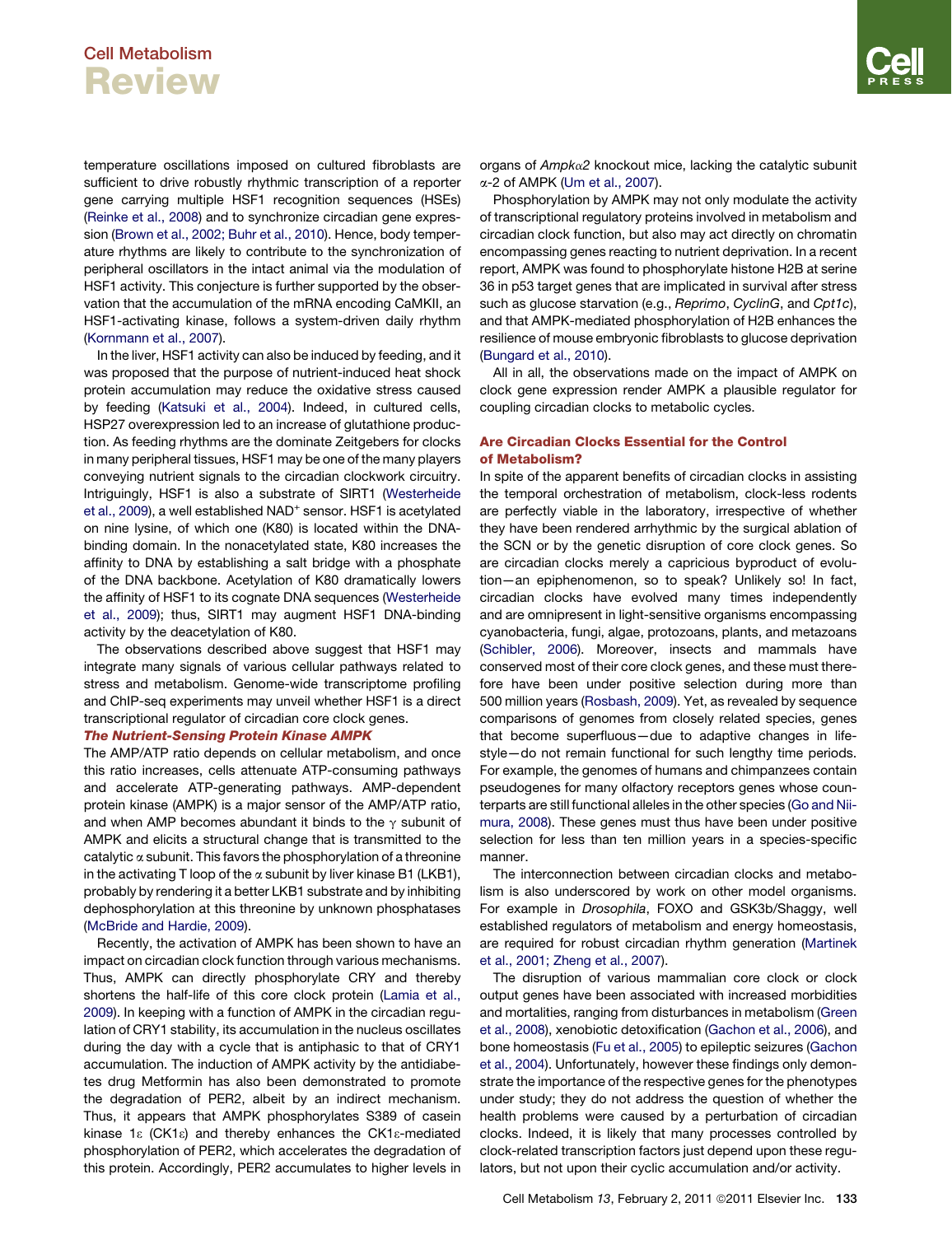<span id="page-9-0"></span>One way to discriminate between phenotypes caused by clock dysfunction and phenotypes elicited by clock gene disruption would be to perform genetic rescue experiments with transgenes producing constant intermediate levels of a given clock or clock output regulator in mice homozygous null for the corresponding gene. Due to extensive regulation at the posttranslational level, such experiments are very difficult to accomplish, at least for core clock components. For example, the accumulation of CRY2 protein oscillates with much higher amplitude than that of its mRNA [\(Preitner et al., 2002](#page-11-0)). Apparently, the association of CRY2 with other rhythmic clock proteins such as CRY1, PER1, and PER2 and/or cyclic posttranslational modifications is sufficient to engender robust daily CRY2 fluctuations via the regulation of its stability.

So how can we examine the importance of circadian oscillators in the laboratory? The best approaches to tackle this endeavor are so-called resonance experiments. If circadian oscillators had evolved to anticipate an organism's physiological needs during the daily light-dark cycle, their period length—tau  $(\tau)$ , in chronobiology jargon—should be roughly in resonance with the period of the light-dark cycle  $-$  "T cycle" in chronobiology parlance. For example, an organism with  $a \tau$  of approximately 24 hr should perform better at a resonating T cycle of 24 hr than at discordant T cycles of, say, 20 or 30 hr. Conversely, mutant organisms with oscillators generating  $\tau s$  of 20 and 30 hr should thrive best at T cycles of 20 and 30 hr, respectively. If the resonance and nonresonance of  $\tau$  with T cycles respectively increases and decreases an organism's fitness, then it must be the interaction of the clock with environmental rhythms rather than the mutation of the clock gene itself that is responsible for the better or worse performance. Beautiful resonance experiments with unambiguous outcomes have been conducted with cyanobacteria strains harboring *kaiC* wild-type alleles as well as short-period, long-period, and arrhythmic *kaiC* mutant alleles (KaiC is a central component of the cyanobacteria oscillator) [\(Ouyang et al., 1998; Woelfle](#page-11-0) [et al., 2004](#page-11-0)). The following conclusions emerged from these approaches: in mixed cultures, strains with a resonating circadian clock outgrew strains with nonresonating or arrested oscillators after only ten generations and arrhythmic mutant strains grew slightly better than rhythmic strains when kept under constant light conditions. A clear benefit of resonating clocks could also be demonstrated for Arabidophis thaliana strains ([Dodd et al., 2005\)](#page-10-0). Such plants grew faster, displayed higher photosynthesis rates, assimilated more nitrogen, and were more resilient to environmental stress than plants with discordant circadian clocks. Again, theses differences were most pronounced when the plants were grown in mixed, dense cultures, in which plants with concordant and discordant oscillators had to compete.

The time is now ripe for conducting similar resonance studies with mammalian organisms to examine the possible virtues of circadian oscillators in the temporal orchestration of metabolism. For both hamsters [\(Ralph and Menaker, 1988\)](#page-11-0) and mice ([Meng et al., 2008\)](#page-11-0), mutant strains with vastly different freerunning periods (<sub>TS</sub>) are now available. Moreover, drug screens have revealed chemicals which significantly affect circadian period length, at least in cells ([Hirota and Kay, 2009](#page-10-0)). It will be exciting to examine whether the harmony between  $\tau s$  and T cycles ameliorates energy homeostasis and reduces phenotypes associated with its dysfunction.

#### ACKNOWLEDGMENTS

Due to space limitations, we were, unfortunately, unable to comment on all of the relevant studies and thus apologize for not citing all pertinent references. We thank Nicolas Roggli for having prepared the illustrations. Work in our laboratory was supported by the Swiss National Foundation (SNF 31-113565, SNF 31-128656/1, and the NCCR program grant Frontiers in Genetics), the European Research Council (ERC-2009-AdG 20090506), the State of Geneva, the Louis Jeantet Foundation of Medicine, and the 6<sup>th</sup> European Framework Project EUCLOCK. G.A. received long term fellowships from the EMBO and Human Frontier Science Program.

### **REFERENCES**

Agius, L. (2008). Glucokinase and molecular aspects of liver glycogen metabolism. Biochem. J. *414*, 1–18.

Akhtar, R.A., Reddy, A.B., Maywood, E.S., Clayton, J.D., King, V.M., Smith, A.G., Gant, T.W., Hastings, M.H., and Kyriacou, C.P. (2002). Circadian cycling of the mouse liver transcriptome, as revealed by cDNA microarray, is driven by the suprachiasmatic nucleus. Curr. Biol. *12*, 540–550.

Asher, G., Gatfield, D., Stratmann, M., Reinke, H., Dibner, C., Kreppel, F., Mostoslavsky, R., Alt, F.W., and Schibler, U. (2008). SIRT1 regulates circadian clock gene expression through PER2 deacetylation. Cell *134*, 317–328.

Asher, G., Reinke, H., Altmeyer, M., Gutierrez-Arcelus, M., Hottiger, M.O., and Schibler, U. (2010). Poly(ADP-ribose) polymerase 1 participates in the phase entrainment of circadian clocks to feeding. Cell *142*, 943–953.

Balsalobre, A., Damiola, F., and Schibler, U. (1998). A serum shock induces circadian gene expression in mammalian tissue culture cells. Cell *93*, 929–937.

Balsalobre, A., Brown, S.A., Marcacci, L., Tronche, F., Kellendonk, C., Reichardt, H.M., Schütz, G., and Schibler, U. (2000). Resetting of circadian time in peripheral tissues by glucocorticoid signaling. Science *289*, 2344–2347.

Berger, N.A. (1985). Poly(ADP-ribose) in the cellular response to DNA damage. Radiat. Res. *101*, 4–15.

Blander, G., and Guarente, L. (2004). The Sir2 family of protein deacetylases. Annu. Rev. Biochem. *73*, 417–435.

Brown, S.A., Zumbrunn, G., Fleury-Olela, F., Preitner, N., and Schibler, U. (2002). Rhythms of mammalian body temperature can sustain peripheral circadian clocks. Curr. Biol. *12*, 1574–1583.

Brown, S.A., Ripperger, J., Kadener, S., Fleury-Olela, F., Vilbois, F., Rosbash, M., and Schibler, U. (2005). PERIOD1-associated proteins modulate the negative limb of the mammalian circadian oscillator. Science *308*, 693–696.

Brunet, A., Sweeney, L.B., Sturgill, J.F., Chua, K.F., Greer, P.L., Lin, Y., Tran, H., Ross, S.E., Mostoslavsky, R., Cohen, H.Y., et al. (2004). Stress-dependent regulation of FOXO transcription factors by the SIRT1 deacetylase. Science *303*, 2011–2015.

Buhr, E.D., Yoo, S.H., and Takahashi, J.S. (2010). Temperature as a universal resetting cue for mammalian circadian oscillators. Science *330*, 379–385.

Bungard, D., Fuerth, B.J., Zeng, P.Y., Faubert, B., Maas, N.L., Viollet, B., Carling, D., Thompson, C.B., Jones, R.G., and Berger, S.L. (2010). Signaling kinase AMPK activates stress-promoted transcription via histone H2B phosphorylation. Science *329*, 1201–1205.

Canaple, L., Rambaud, J., Dkhissi-Benyahya, O., Rayet, B., Tan, N.S., Michalik, L., Delaunay, F., Wahli, W., and Laudet, V. (2006). Reciprocal regulation of brain and muscle Arnt-like protein 1 and peroxisome proliferator-activated receptor alpha defines a novel positive feedback loop in the rodent liver circadian clock. Mol. Endocrinol. *20*, 1715–1727.

Cardone, L., Hirayama, J., Giordano, F., Tamaru, T., Palvimo, J.J., and Sassone-Corsi, P. (2005). Circadian clock control by SUMOylation of BMAL1. Science *309*, 1390–1394.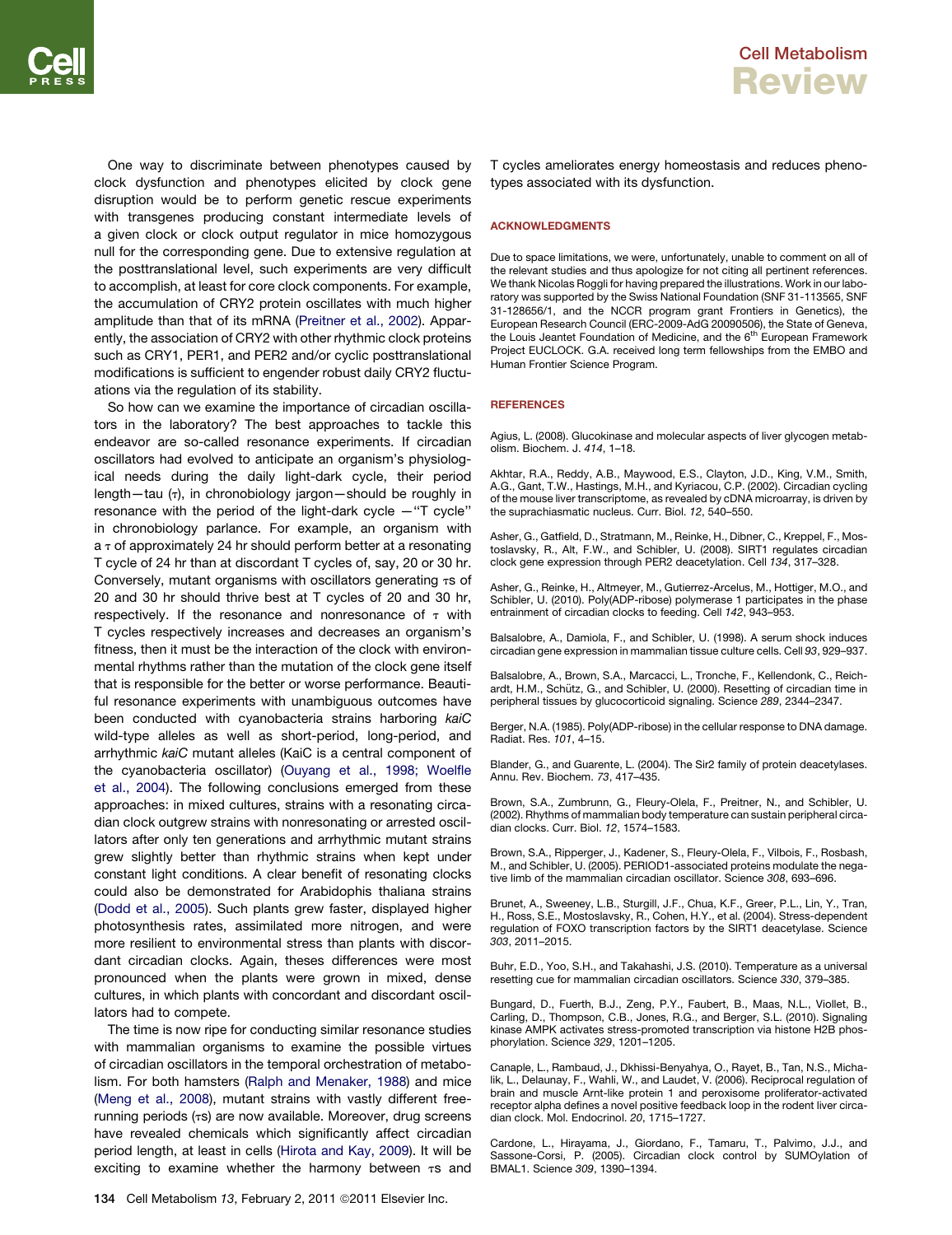<span id="page-10-0"></span>Claudel, T., Cretenet, G., Saumet, A., and Gachon, F. (2007). Crosstalk between xenobiotics metabolism and circadian clock. FEBS Lett. *581*, 3626–3633.

Damiola, F., Le Minh, N., Preitner, N., Kornmann, B., Fleury-Olela, F., and Schibler, U. (2000). Restricted feeding uncouples circadian oscillators in peripheral tissues from the central pacemaker in the suprachiasmatic nucleus. Genes Dev. *14*, 2950–2961.

Dibner, C., Schibler, U., and Albrecht, U. (2010). The mammalian circadian timing system: organization and coordination of central and peripheral clocks. Annu. Rev. Physiol. *72*, 517–549.

Dodd, A.N., Salathia, N., Hall, A., Kévei, E., Tóth, R., Nagy, F., Hibberd, J.M., Millar, A.J., and Webb, A.A. (2005). Plant circadian clocks increase photosynthesis, growth, survival, and competitive advantage. Science *309*, 630–633.

Dominy, J.E., Jr., Lee, Y., Gerhart-Hines, Z., and Puigserver, P. (2010). Nutrient-dependent regulation of PGC-1alpha's acetylation state and metabolic function through the enzymatic activities of Sirt1/GCN5. Biochim. Biophys. Acta *1804*, 1676–1683.

Duffield, G.E., Best, J.D., Meurers, B.H., Bittner, A., Loros, J.J., and Dunlap, J.C. (2002). Circadian programs of transcriptional activation, signaling, and protein turnover revealed by microarray analysis of mammalian cells. Curr. Biol. *12*, 551–557.

Fu, L., Patel, M.S., Bradley, A., Wagner, E.F., and Karsenty, G. (2005). The molecular clock mediates leptin-regulated bone formation. Cell *122*, 803–815.

Gachon, F. (2007). Physiological function of PARbZip circadian clockcontrolled transcription factors. Ann. Med. *39*, 562–571.

Gachon, F., Fonjallaz, P., Damiola, F., Gos, P., Kodama, T., Zakany, J., Du-boule, D., Petit, B., Tafti, M., and Schibler, U. (2004). The loss of circadian PAR bZip transcription factors results in epilepsy. Genes Dev. *18*, 1397–1412.

Gachon, F., Olela, F.F., Schaad, O., Descombes, P., and Schibler, U. (2006). The circadian PAR-domain basic leucine zipper transcription factors DBP, TEF, and HLF modulate basal and inducible xenobiotic detoxification. Cell Metab. *4*, 25–36.

Gallego, M., and Virshup, D.M. (2007). Post-translational modifications regulate the ticking of the circadian clock. Nat. Rev. Mol. Cell Biol. *8*, 139–148.

Go, Y., and Niimura, Y. (2008). Similar numbers but different repertoires of olfactory receptor genes in humans and chimpanzees. Mol. Biol. Evol. *25*, 1897–1907.

Green, C.B., Takahashi, J.S., and Bass, J. (2008). The meter of metabolism. Cell *134*, 728–742.

Guillaumond, F., Gréchez-Cassiau, A., Subramaniam, M., Brangolo, S., Peteri-Brünback, B., Staels, B., Fiévet, C., Spelsberg, T.C., Delaunay, F., and Teboul, M. (2010). Kruppel-like factor KLF10 is a link between the circadian clock and metabolism in liver. Mol. Cell. Biol. *30*, 3059–3070.

Guo, H., Brewer, J.M., Lehman, M.N., and Bittman, E.L. (2006). Suprachiasmatic regulation of circadian rhythms of gene expression in hamster peripheral organs: effects of transplanting the pacemaker. J. Neurosci. *26*, 6406–6412.

Hirayama, J., Sahar, S., Grimaldi, B., Tamaru, T., Takamatsu, K., Nakahata, Y., and Sassone-Corsi, P. (2007). CLOCK-mediated acetylation of BMAL1 controls circadian function. Nature *450*, 1086–1090.

Hirota, T., and Kay, S.A. (2009). High-throughput screening and chemical biology: new approaches for understanding circadian clock mechanisms. Chem. Biol. *16*, 921–927.

Hirota, T., Okano, T., Kokame, K., Shirotani-Ikejima, H., Miyata, T., and Fukada, Y. (2002). Glucose down-regulates Per1 and Per2 mRNA levels and induces circadian gene expression in cultured Rat-1 fibroblasts. J. Biol. Chem. *277*, 44244–44251.

Hirota, T., Kon, N., Itagaki, T., Hoshina, N., Okano, T., and Fukada, Y. (2010). Transcriptional repressor TIEG1 regulates Bmal1 gene through GC box and controls circadian clockwork. Genes Cells *15*, 111–121.

Hong, C., and Tontonoz, P. (2008). Coordination of inflammation and metabolism by PPAR and LXR nuclear receptors. Curr. Opin. Genet. Dev. *18*, 461–467. Hughes, M.E., DiTacchio, L., Hayes, K.R., Vollmers, C., Pulivarthy, S., Baggs, J.E., Panda, S., and Hogenesch, J.B. (2009). Harmonics of circadian gene transcription in mammals. PLoS Genet. *5*, e1000442.

Inagaki, T., Choi, M., Moschetta, A., Peng, L., Cummins, C.L., McDonald, J.G., Luo, G., Jones, S.A., Goodwin, B., Richardson, J.A., et al. (2005). Fibroblast growth factor 15 functions as an enterohepatic signal to regulate bile acid homeostasis. Cell Metab. *2*, 217–225.

Jump, D.B., Botolin, D., Wang, Y., Xu, J., Christian, B., and Demeure, O. (2005). Fatty acid regulation of hepatic gene transcription. J. Nutr. *135*, 2503–2506.

Kalaany, N.Y., and Mangelsdorf, D.J. (2006). LXRS and FXR: the yin and yang of cholesterol and fat metabolism. Annu. Rev. Physiol. *68*, 159–191.

Katsuki, K., Fujimoto, M., Zhang, X.Y., Izu, H., Takaki, E., Tanizawa, Y., Inouye, S., and Nakai, A. (2004). Feeding induces expression of heat shock proteins that reduce oxidative stress. FEBS Lett. *571*, 187–191.

Kohsaka, A., Laposky, A.D., Ramsey, K.M., Estrada, C., Joshu, C., Kobayashi, Y., Turek, F.W., and Bass, J. (2007). High-fat diet disrupts behavioral and molecular circadian rhythms in mice. Cell Metab. *6*, 414–421.

Kornmann, B., Schaad, O., Bujard, H., Takahashi, J.S., and Schibler, U. (2007). System-driven and oscillator-dependent circadian transcription in mice with a conditionally active liver clock. PLoS Biol. *5*, e34.

Lam, C.K., Chari, M., and Lam, T.K. (2009). CNS regulation of glucose homeostasis. Physiology (Bethesda) *24*, 159–170.

Lamia, K.A., Storch, K.F., and Weitz, C.J. (2008). Physiological significance of a peripheral tissue circadian clock. Proc. Natl. Acad. Sci. USA *105*, 15172– 15177.

Lamia, K.A., Sachdeva, U.M., DiTacchio, L., Williams, E.C., Alvarez, J.G., Egan, D.F., Vasquez, D.S., Juguilon, H., Panda, S., Shaw, R.J., et al. (2009). AMPK regulates the circadian clock by cryptochrome phosphorylation and degradation. Science *326*, 437–440.

Le Martelot, G., Claudel, T., Gatfield, D., Schaad, O., Kornmann, B., Sasso, G.L., Moschetta, A., and Schibler, U. (2009). REV-ERBalpha participates in circadian SREBP signaling and bile acid homeostasis. PLoS Biol. *7*, e1000181.

Le Minh, N., Damiola, F., Tronche, F., Schütz, G., and Schibler, U. (2001).<br>Glucocorticoid hormones inhibit food-induced phase-shifting of peripheral circadian oscillators. EMBO J. *20*, 7128–7136.

Lee, J., Lee, Y., Lee, M.J., Park, E., Kang, S.H., Chung, C.H., Lee, K.H., and Kim, K. (2008). Dual modification of BMAL1 by SUMO2/3 and ubiquitin promotes circadian activation of the CLOCK/BMAL1 complex. Mol. Cell. Biol. *28*, 6056–6065.

Lee, H., Chen, R., Lee, Y., Yoo, S., and Lee, C. (2009). Essential roles of CKIdelta and CKIepsilon in the mammalian circadian clock. Proc. Natl. Acad. Sci. USA *106*, 21359–21364.

Leuenberger, N., Pradervand, S., and Wahli, W. (2009). Sumoylated PPARalpha mediates sex-specific gene repression and protects the liver from estrogen-induced toxicity in mice. J. Clin. Invest. *119*, 3138–3148.

Liu, A.C., Welsh, D.K., Ko, C.H., Tran, H.G., Zhang, E.E., Priest, A.A., Buhr, E.D., Singer, O., Meeker, K., Verma, I.M., et al. (2007a). Intercellular coupling confers robustness against mutations in the SCN circadian clock network. Cell *129*, 605–616.

Liu, C., Li, S., Liu, T., Borjigin, J., and Lin, J.D. (2007b). Transcriptional coactivator PGC-1alpha integrates the mammalian clock and energy metabolism. Nature *447*, 477–481.

Liu, Y., Dentin, R., Chen, D., Hedrick, S., Ravnskjaer, K., Schenk, S., Milne, J., Meyers, D.J., Cole, P., Yates, J., 3rd., et al. (2008). A fasting inducible switch modulates gluconeogenesis via activator/coactivator exchange. Nature *456*, 269–273.

Martinek, S., Inonog, S., Manoukian, A.S., and Young, M.W. (2001). A role for the segment polarity gene shaggy/GSK-3 in the Drosophila circadian clock. Cell *105*, 769–779.

Maury, E., Ramsey, K.M., and Bass, J. (2010). Circadian rhythms and metabolic syndrome: from experimental genetics to human disease. Circ. Res. *106*, 447–462.

Cell Metabolism 13, February 2, 2011 @2011 Elsevier Inc. 135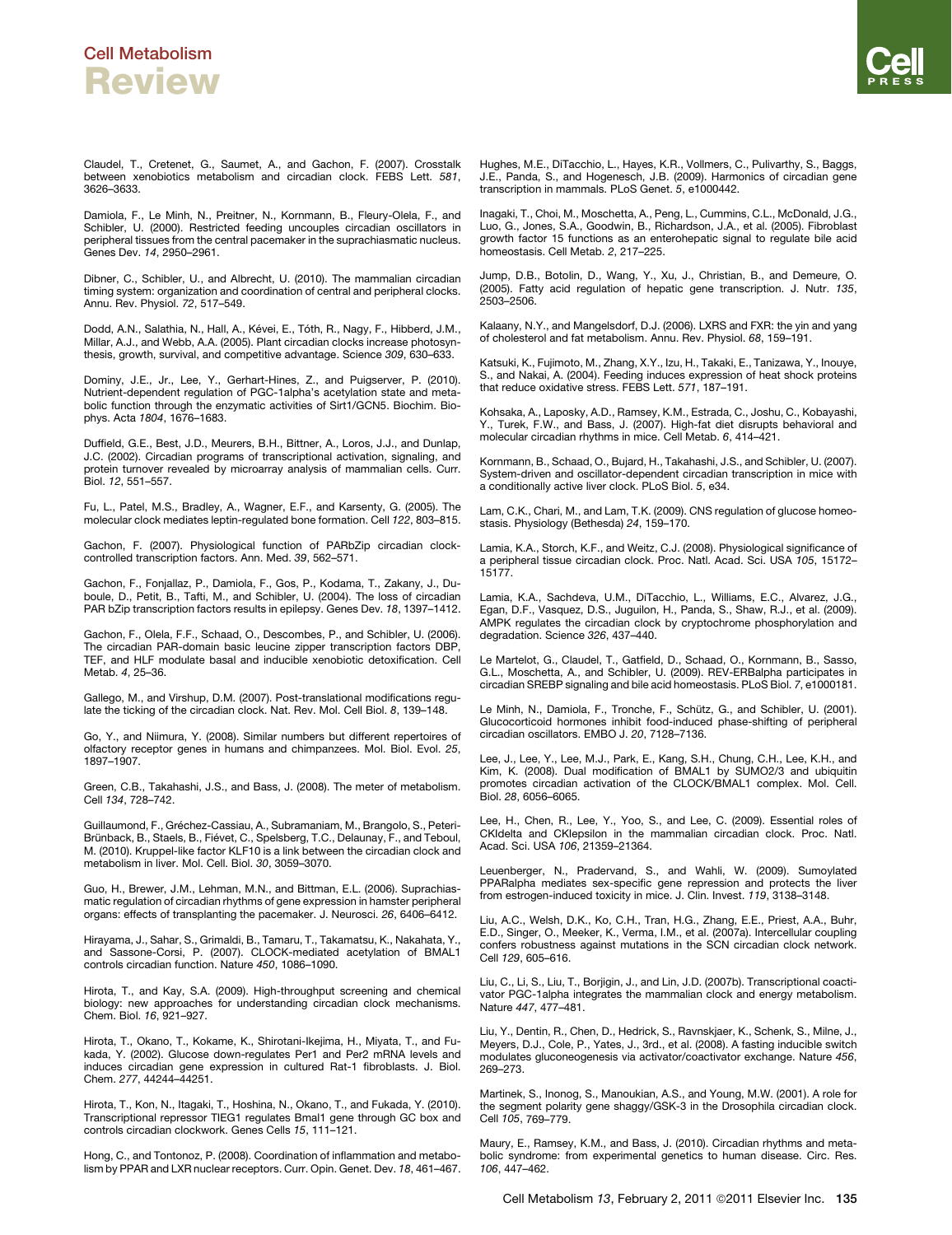<span id="page-11-0"></span>Maywood, E.S., O'Neill, J.S., Chesham, J.E., and Hastings, M.H. (2007). Minireview: The circadian clockwork of the suprachiasmatic nuclei—analysis of a cellular oscillator that drives endocrine rhythms. Endocrinology *148*, 5624–5634.

McBride, A., and Hardie, D.G. (2009). AMP-activated protein kinase—a sensor of glycogen as well as AMP and ATP? Acta Physiol. (Oxf.) *196*, 99–113.

Mehra, A., Baker, C.L., Loros, J.J., and Dunlap, J.C. (2009). Post-translational modifications in circadian rhythms. Trends Biochem. Sci. *34*, 483–490.

Meng, Q.J., Logunova, L., Maywood, E.S., Gallego, M., Lebiecki, J., Brown, T.M., Sládek, M., Semikhodskii, A.S., Glossop, N.R., Piggins, H.D., et al. (2008). Setting clock speed in mammals: the CK1 epsilon tau mutation in mice accelerates circadian pacemakers by selectively destabilizing PERIOD proteins. Neuron *58*, 78–88.

Mitsui, S., Yamaguchi, S., Matsuo, T., Ishida, Y., and Okamura, H. (2001). Antagonistic role of E4BP4 and PAR proteins in the circadian oscillatory mechanism. Genes Dev. *15*, 995–1006.

Modica, S., Bellafante, E., and Moschetta, A. (2009). Master regulation of bile acid and xenobiotic metabolism via the FXR, PXR and CAR trio. Front. Biosci. *14*, 4719–4745.

Nagoshi, E., Saini, C., Bauer, C., Laroche, T., Naef, F., and Schibler, U. (2004). Circadian gene expression in individual fibroblasts: cell-autonomous and selfsustained oscillators pass time to daughter cells. Cell *119*, 693–705.

Nakahata, Y., Kaluzova, M., Grimaldi, B., Sahar, S., Hirayama, J., Chen, D., Guarente, L.P., and Sassone-Corsi, P. (2008). The NAD+-dependent deacetylase SIRT1 modulates CLOCK-mediated chromatin remodeling and circadian control. Cell *134*, 329–340.

Nakahata, Y., Sahar, S., Astarita, G., Kaluzova, M., and Sassone-Corsi, P. (2009). Circadian control of the NAD+ salvage pathway by CLOCK-SIRT1. Science *324*, 654–657.

Nakajima, M., Imai, K., Ito, H., Nishiwaki, T., Murayama, Y., Iwasaki, H., Oyama, T., and Kondo, T. (2005). Reconstitution of circadian oscillation of cyanobacterial KaiC phosphorylation in vitro. Science *308*, 414–415.

O'Neill, J.S., Maywood, E.S., Chesham, J.E., Takahashi, J.S., and Hastings, M.H. (2008). cAMP-dependent signaling as a core component of the mammalian circadian pacemaker. Science *320*, 949–953.

Ouyang, Y., Andersson, C.R., Kondo, T., Golden, S.S., and Johnson, C.H. (1998). Resonating circadian clocks enhance fitness in cyanobacteria. Proc. Natl. Acad. Sci. USA *95*, 8660–8664.

Panda, S., Antoch, M.P., Miller, B.H., Su, A.I., Schook, A.B., Straume, M., Schultz, P.G., Kay, S.A., Takahashi, J.S., and Hogenesch, J.B. (2002). Coordinated transcription of key pathways in the mouse by the circadian clock. Cell *109*, 307–320.

Peet, D.J., Turley, S.D., Ma, W., Janowski, B.A., Lobaccaro, J.M., Hammer, R.E., and Mangelsdorf, D.J. (1998). Cholesterol and bile acid metabolism are impaired in mice lacking the nuclear oxysterol receptor LXR alpha. Cell *93*, 693–704.

Ponugoti, B., Kim, D.H., Xiao, Z., Smith, Z., Miao, J., Zang, M., Wu, S.Y., Chiang, C.M., Veenstra, T.D., and Kemper, J.K. (2010). SIRT1 deacetylates and inhibits SREBP-1C activity in regulation of hepatic lipid metabolism. J. Biol. Chem. *285*, 33959–33970.

Preitner, N., Damiola, F., Lopez-Molina, L., Zakany, J., Duboule, D., Albrecht, U., and Schibler, U. (2002). The orphan nuclear receptor REV-ERBalpha controls circadian transcription within the positive limb of the mammalian circadian oscillator. Cell *110*, 251–260.

Purushotham, A., Schug, T.T., Xu, Q., Surapureddi, S., Guo, X., and Li, X. (2009). Hepatocyte-specific deletion of SIRT1 alters fatty acid metabolism and results in hepatic steatosis and inflammation. Cell Metab. *9*, 327–338.

Ralph, M.R., and Menaker, M. (1988). A mutation of the circadian system in golden hamsters. Science *241*, 1225–1227.

Ramsey, K.M., Yoshino, J., Brace, C.S., Abrassart, D., Kobayashi, Y., Marcheva, B., Hong, H.K., Chong, J.L., Buhr, E.D., Lee, C., et al. (2009). Circadian clock feedback cycle through NAMPT-mediated NAD+ biosynthesis. Science *324*, 651–654.

136 Cell Metabolism 13, February 2, 2011 © 2011 Elsevier Inc.

Reddy, A.B., and O'Neill, J.S. (2010). Healthy clocks, healthy body, healthy mind. Trends Cell Biol. *20*, 36–44.

Reinke, H., Saini, C., Fleury-Olela, F., Dibner, C., Benjamin, I.J., and Schibler, U. (2008). Differential display of DNA-binding proteins reveals heat-shock factor 1 as a circadian transcription factor. Genes Dev. *22*, 331–345.

Ripperger, J.A., and Schibler, U. (2006). Rhythmic CLOCK-BMAL1 binding to multiple E-box motifs drives circadian Dbp transcription and chromatin transitions. Nat. Genet. *38*, 369–374.

Rodgers, J.T., Lerin, C., Haas, W., Gygi, S.P., Spiegelman, B.M., and Puigserver, P. (2005). Nutrient control of glucose homeostasis through a complex of PGC-1alpha and SIRT1. Nature *434*, 113–118.

Rosbash, M. (2009). The implications of multiple circadian clock origins. PLoS Biol. *7*, e62.

Rutter, J., Reick, M., Wu, L.C., and McKnight, S.L. (2001). Regulation of clock and NPAS2 DNA binding by the redox state of NAD cofactors. Science *293*, 510–514.

Sakamaki, J., Daitoku, H., Yoshimochi, K., Miwa, M., and Fukamizu, A. (2009). Regulation of FOXO1-mediated transcription and cell proliferation by PARP-1. Biochem. Biophys. Res. Commun. *382*, 497–502.

Schibler, U. (2006). Circadian time keeping: the daily ups and downs of genes, cells, and organisms. Prog. Brain Res. *153*, 271–282.

Schmutz, I., Ripperger, J.A., Baeriswyl-Aebischer, S., and Albrecht, U. (2010). The mammalian clock component PERIOD2 coordinates circadian output by interaction with nuclear receptors. Genes Dev. *24*, 345–357.

Storch, K.F., Lipan, O., Leykin, I., Viswanathan, N., Davis, F.C., Wong, W.H., and Weitz, C.J. (2002). Extensive and divergent circadian gene expression in liver and heart. Nature *417*, 78–83.

Takahashi, J.S., Hong, H.K., Ko, C.H., and McDearmon, E.L. (2008). The genetics of mammalian circadian order and disorder: implications for physiology and disease. Nat. Rev. Genet. *9*, 764–775.

Tzamaloukas, A.H., Ing, T.S., Siamopoulos, K.C., Raj, D.S., Elisaf, M.S., Rohrscheib, M., and Murata, G.H. (2008). Pathophysiology and management of fluid and electrolyte disturbances in patients on chronic dialysis with severe hyperglycemia. Semin. Dial. *21*, 431–439.

Ueda, H.R., Chen, W., Adachi, A., Wakamatsu, H., Hayashi, S., Takasugi, T., Nagano, M., Nakahama, K., Suzuki, Y., Sugano, S., et al. (2002). A transcription factor response element for gene expression during circadian night. Nature *418*, 534–539.

Ukai, H., and Ueda, H.R. (2010). Systems biology of mammalian circadian clocks. Annu. Rev. Physiol. *72*, 579–603.

Ukai-Tadenuma, M., Kasukawa, T., and Ueda, H.R. (2008). Proof-by-synthesis of the transcriptional logic of mammalian circadian clocks. Nat. Cell Biol. *10*, 1154–1163.

Um, J.H., Yang, S., Yamazaki, S., Kang, H., Viollet, B., Foretz, M., and Chung, J.H. (2007). Activation of 5'-AMP-activated kinase with diabetes drug metformin induces casein kinase Iepsilon (CKIepsilon)-dependent degradation of clock protein mPer2. J. Biol. Chem. *282*, 20794–20798.

Vanselow, K., and Kramer, A. (2007). Role of phosphorylation in the mammalian circadian clock. Cold Spring Harb. Symp. Quant. Biol. *72*, 167–176.

Viswakarma, N., Jia, Y., Bai, L., Vluggens, A., Borensztajn, J., Xu, J., and Reddy, J.K. (2010). Coactivators in PPAR-Regulated Gene Expression. PPAR Res. *2010*. Published online August 5, 2010.

Vollmers, C., Gill, S., DiTacchio, L., Pulivarthy, S.R., Le, H.D., and Panda, S. (2009). Time of feeding and the intrinsic circadian clock drive rhythms in hepatic gene expression. Proc. Natl. Acad. Sci. USA *106*, 21453–21458.

Walker, A.K., Yang, F., Jiang, K., Ji, J.Y., Watts, J.L., Purushotham, A., Boss, O., Hirsch, M.L., Ribich, S., Smith, J.J., et al. (2010). Conserved role of SIRT1 orthologs in fasting-dependent inhibition of the lipid/cholesterol regulator SREBP. Genes Dev. *24*, 1403–1417.

Wang, J., and Zhou, T. (2010). cAMP-regulated dynamics of the mammalian circadian clock. Biosystems *101*, 136–143.